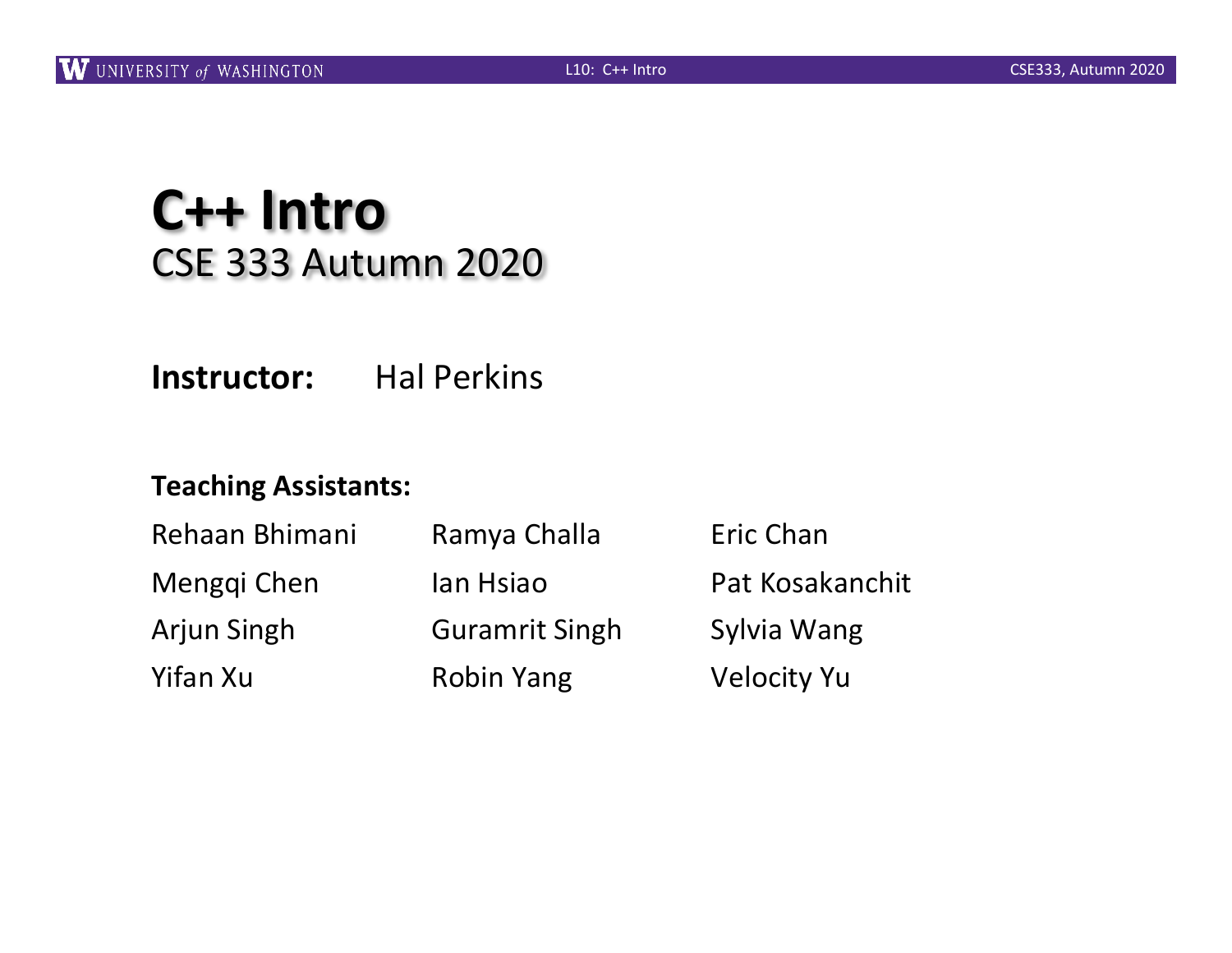# **Administrivia**

- $\div$  Exercise 7 posted yesterday, due Monday
	- Read a directory and open/copy text files found there
		- Copy *exactly* and *only* the bytes in the file(s). No extra output, no "formatting" or any other transformations.
	- Good warm-up for...
- $\div$  Homework 2 due in two weeks (4/30)
	- File system crawler, indexer, and search engine
	- § Spec posted now
	- § Starter files will be pushed out this afternoon
	- Demo in class today!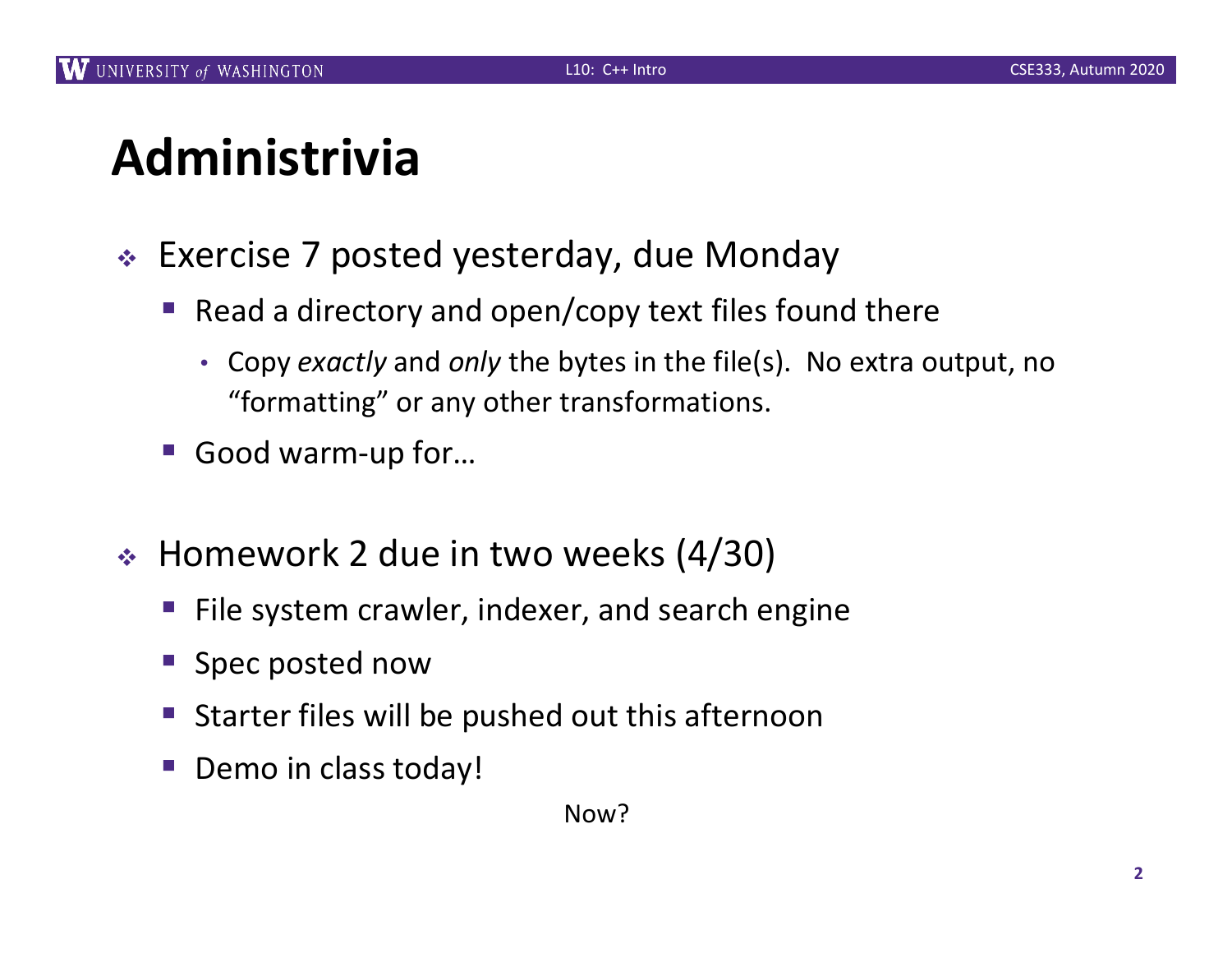# **Today's Goals**

- $\triangleq$  An introduction to C++
	- § Some comparisons to C and shortcomings that C++ addresses
	- § Give you a perspective on how to learn C++
	- § Kick the tires and look at some code

<sup>v</sup> **Advice:** You *must* read related sections in the *C++ Primer*

- It's hard to learn the "why is it done this way" from reference docs, and even harder to learn from random stuff on the web
- Lectures and examples will introduce the main ideas, but aren't everything you'll want need to understand
- § 3 hours of web searching *might* save you 20 min. of reading in the *Primer* – but is that a good tradeoff?
- § And *free* access through UW libraries (Safari books online)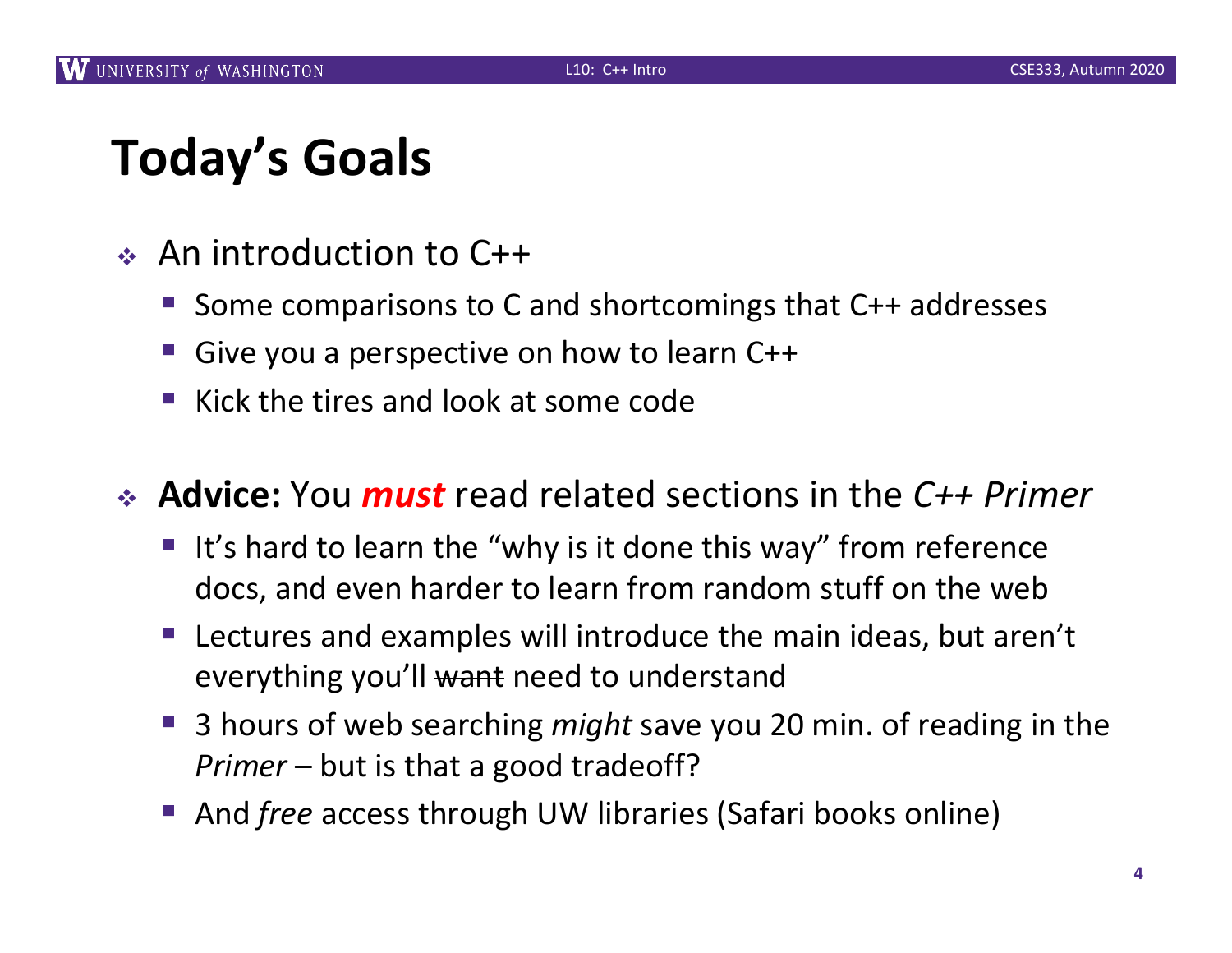# **C**

- $\cdot$  We had to work hard to mimic encapsulation, abstraction
	- **Encapsulation:** hiding implementation details
		- Used header file conventions and the "static" specifier to separate private functions from public functions
		- Cast structures to (void\*) to hide implementation-specific details
	- Abstraction: associating behavior with encapsulated state
		- Function that operate on a LinkedList were not really tied to the linked list structure
		- We passed a linked list to a function, rather than invoking a method on a linked list instance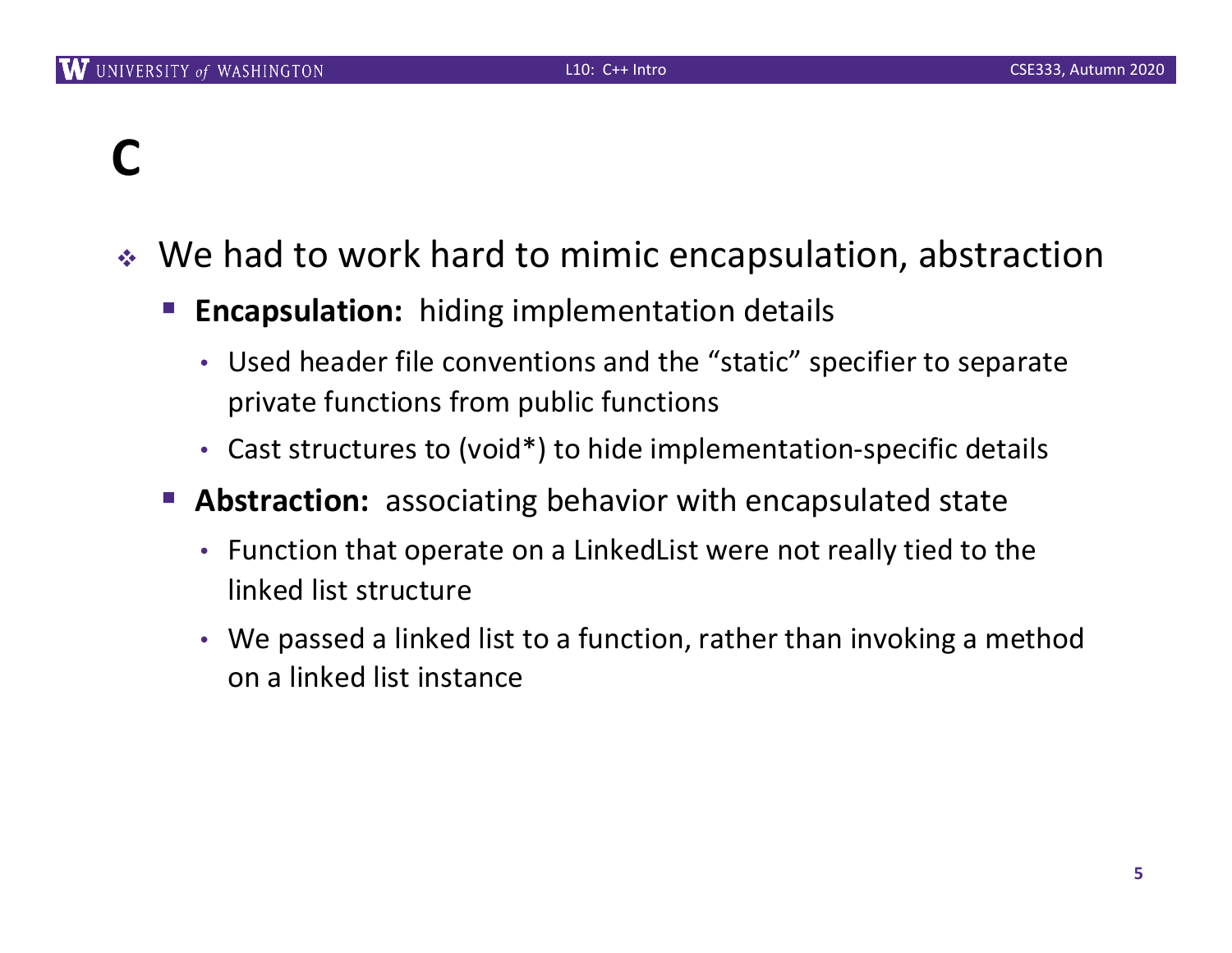# **C++**

- ◆ A major addition is support for classes and objects!
	- Classes
		- Public, private, and protected **methods** and **instance variables**
		- (multiple!) inheritance
	- Polymorphism
		- Static polymorphism: multiple functions or methods with the same name, but different argument types (overloading)
			- Works for all functions, not just class members
		- Dynamic (subtype) polymorphism: derived classes can override methods of parents, and methods will be dispatched correctly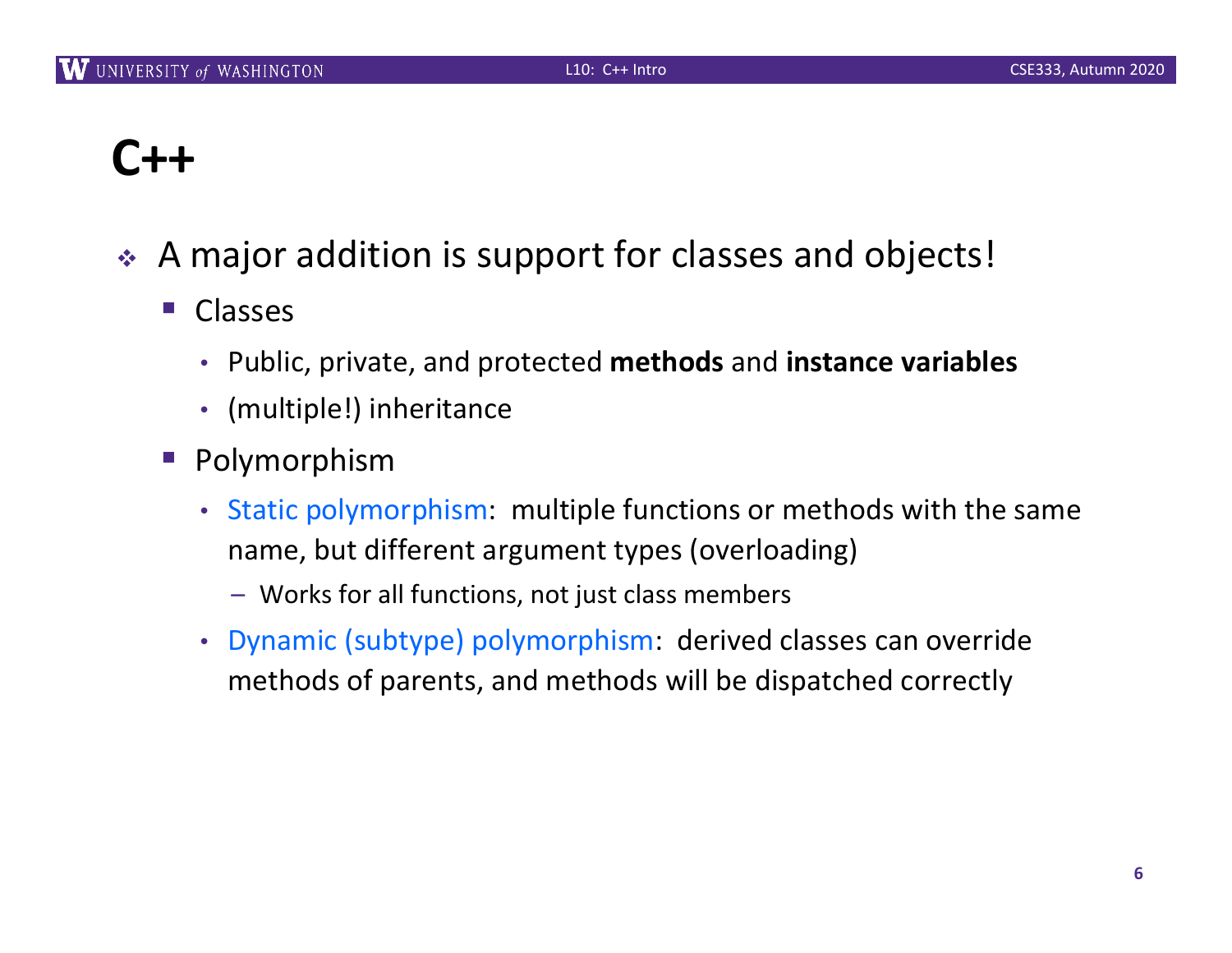# **C**

- ◆ We had to emulate generic data structures
	- Generic linked list using  $\text{void}^*$  payload
	- Pass function pointers to generalize different "methods" for data structures
		- Comparisons, deallocation, pickling up state, etc.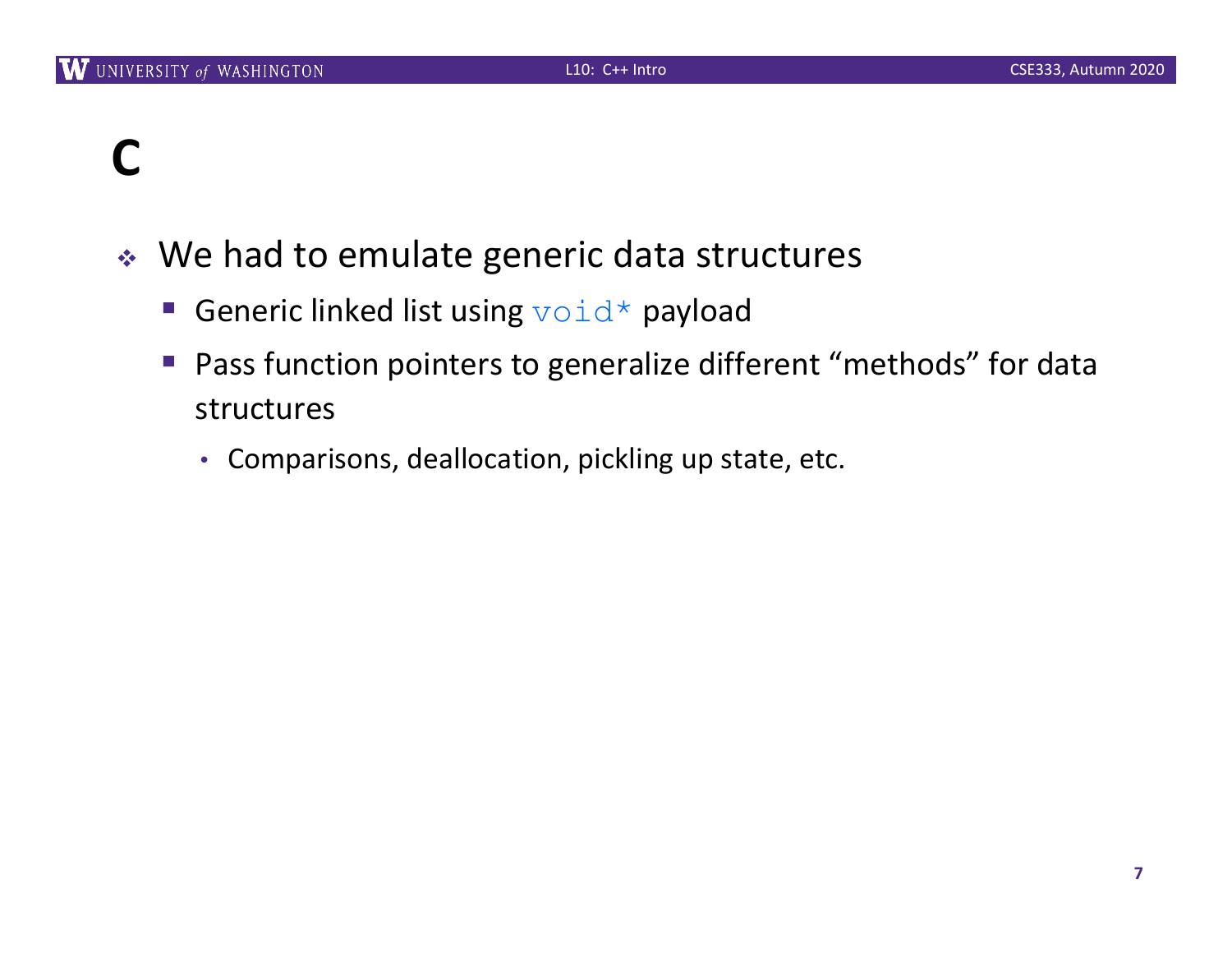# **C++**

- ↓ Supports templates to facilitate generic data types
	- Parametric polymorphism same idea as Java generics, but different in details, particularly implementation
	- To declare that x is a vector of ints:  $vector\sinh(x) = x;$
	- **To declare that x is a vector of strings:** vector  $\leq$  string> x;
	- To declare that x is a vector of (vectors of floats): vector<vector<float>> x;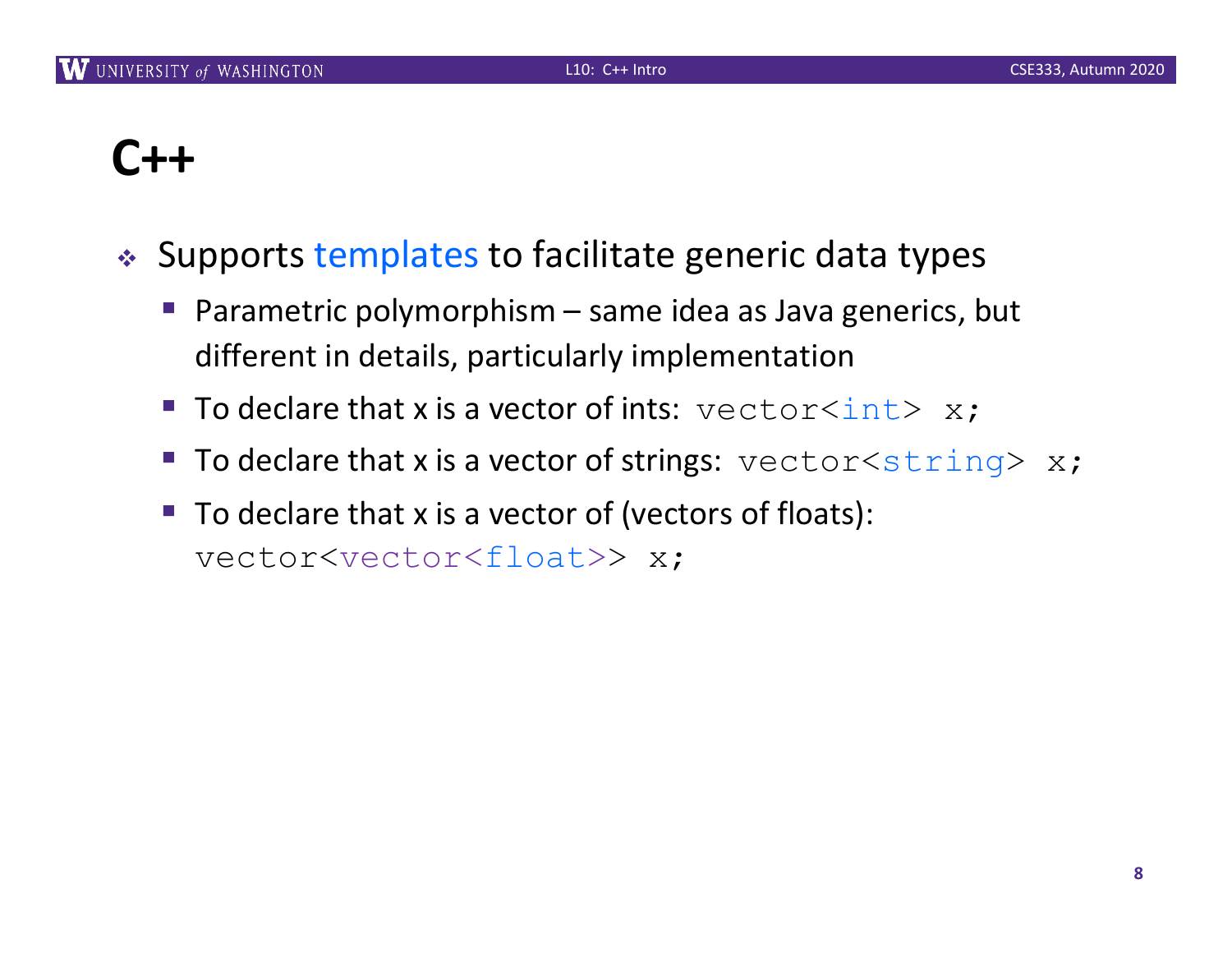# **C**

- $\cdot$  We had to be careful about namespace collisions
	- C distinguishes between external and internal linkage
		- Use static to prevent a name from being visible outside a source file (as close as C gets to "private")
		- Otherwise, name is global and visible everywhere
	- We used naming conventions to help avoid collisions in the global namespace
		- *e.g.* **LL**IteratorNext vs. **HT**IteratorNext, etc.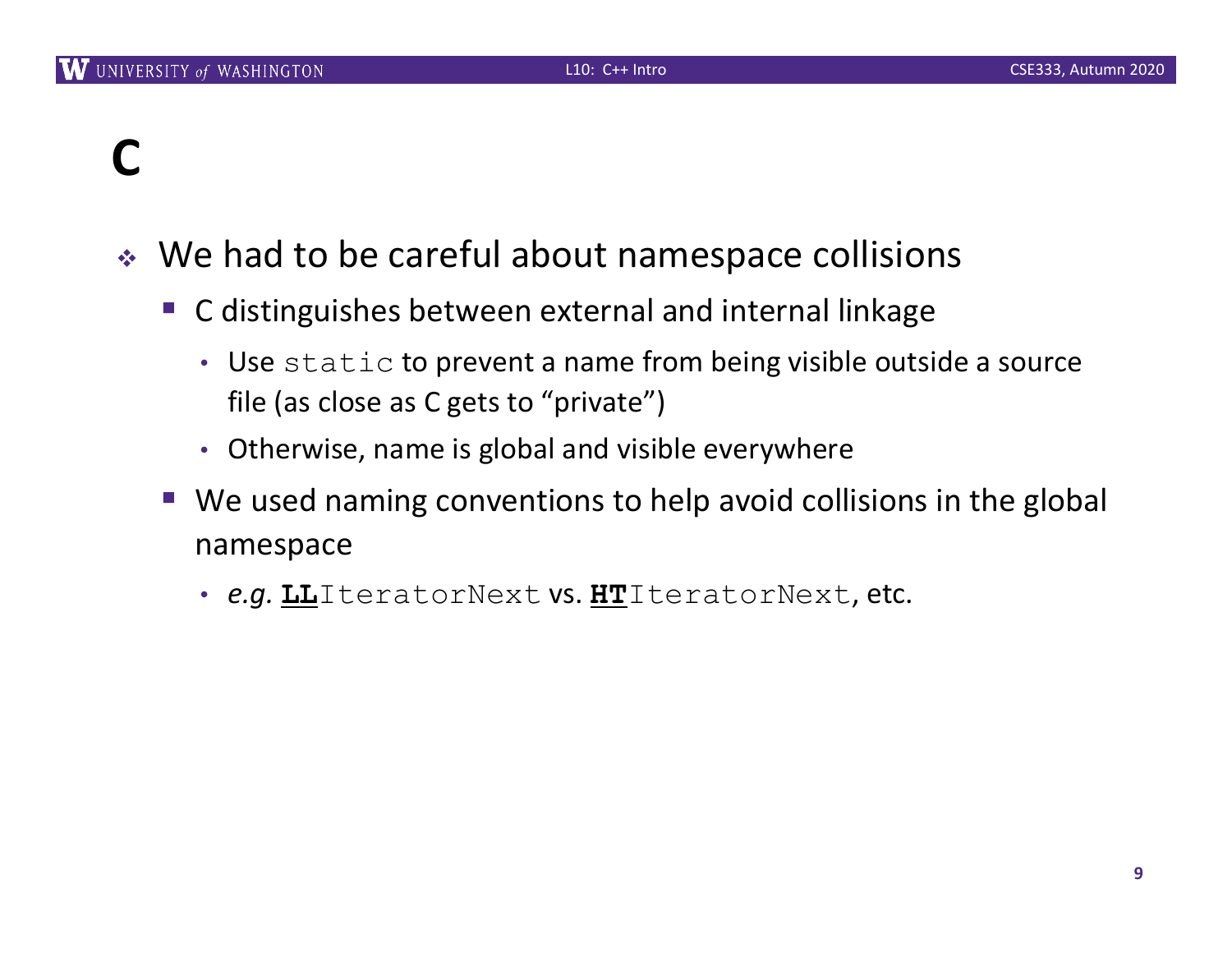### **C++**

- $\div$  Permits a module to define its own namespace!
	- **The linked list module could define an "LL" namespace while the** hash table module could define an "HT" namespace
	- § Both modules could define an Iterator class
		- One would be globally named  $LL$ ::Iterator
		- The other would be globally named  $HT:$ : Iterator
- Classes also allow duplicate names without collisions
	- § Namespaces group and isolate names in collections of classes and other "global" things (somewhat like Java packages)
		- Entire C++ standard library is in a namespace  $std$  (more later...)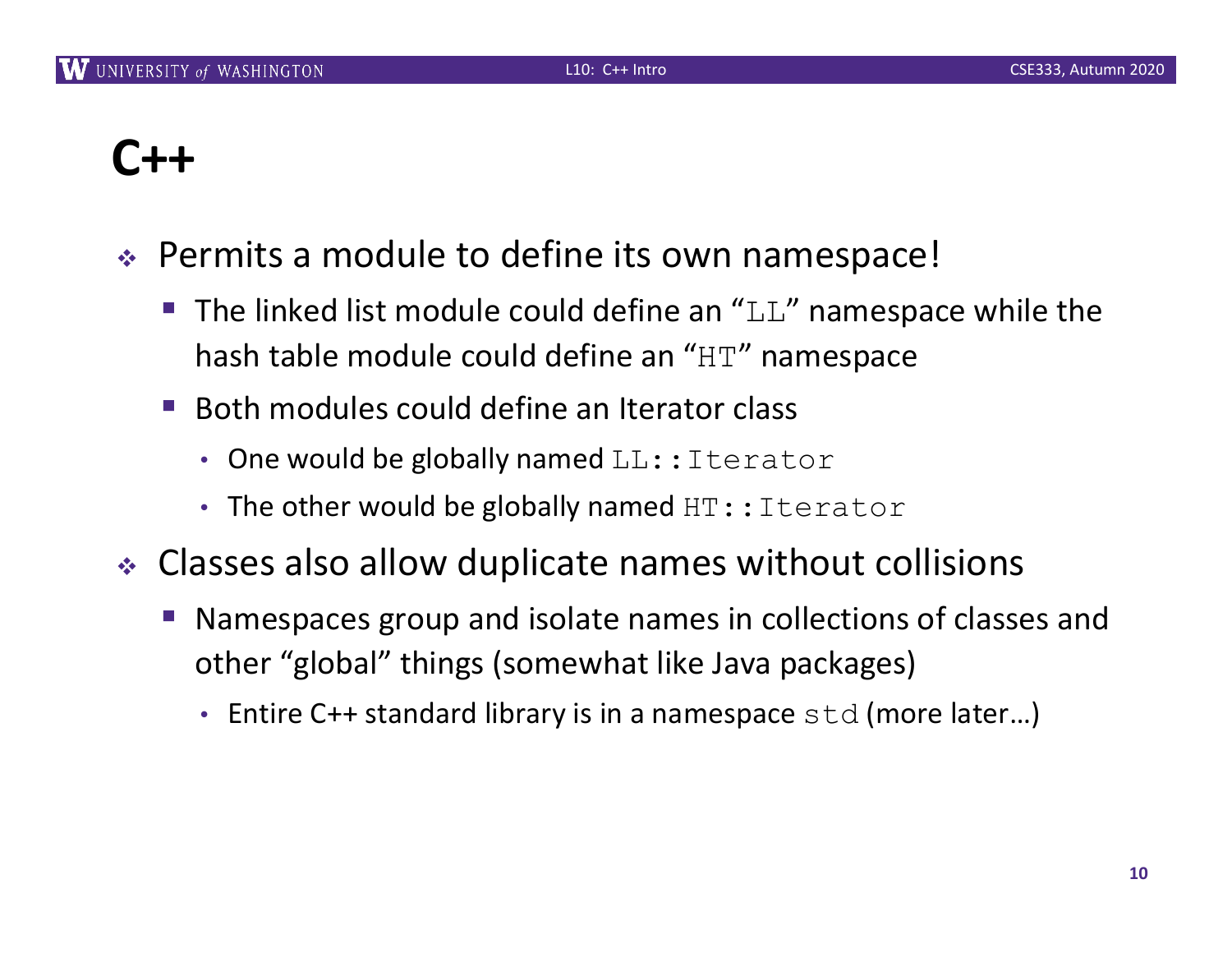# **C**

- C does not provide any standard data structures
	- We had to implement our own linked list and hash table
	- As a C programmer, you often reinvent the wheel... poorly
		- Maybe if you're clever you'll use somebody else's libraries
		- But C's lack of abstraction, encapsulation, and generics means you'll probably end up tinkering with them or tweak your code to use them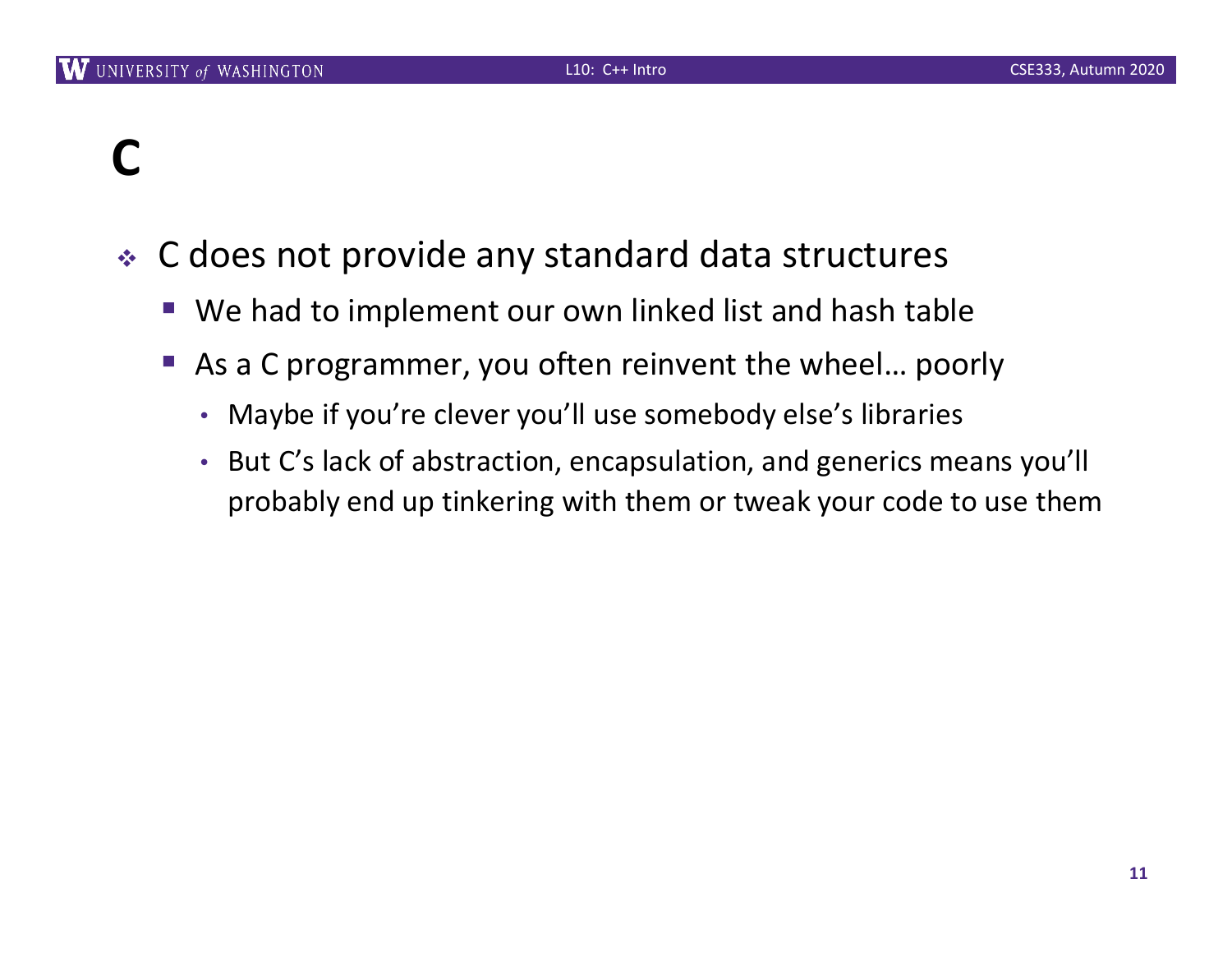# **C++**

- $\div$  The C++ standard library is huge!
	- § **Generic containers:** bitset, queue, list, associative array (including hash table), deque, set, stack, and vector
		- And iterators for most of these
	- § **A string class:** hides the implementation of strings
	- § **Streams:** allows you to stream data to and from objects, consoles, files, strings, and so on
	- § And more…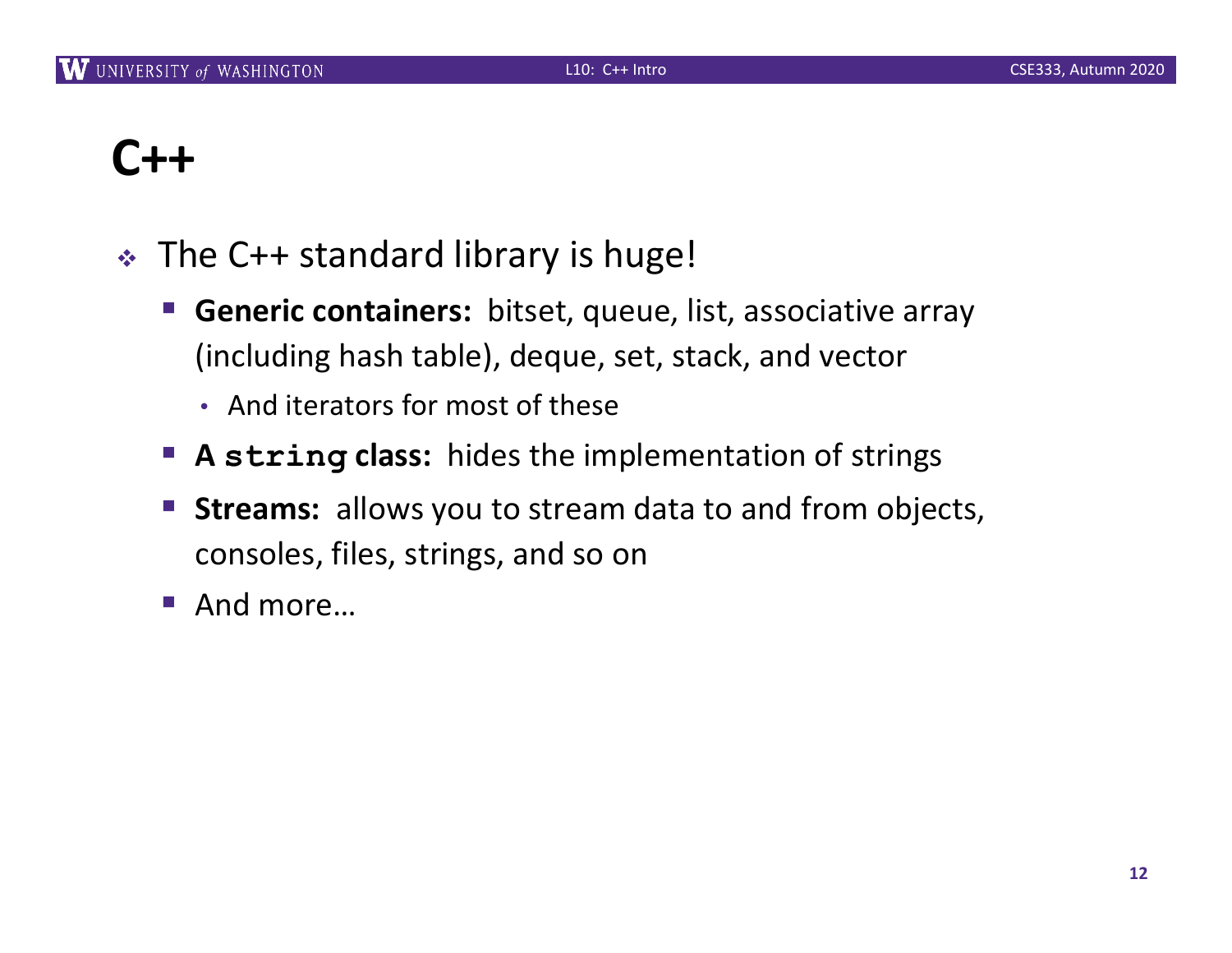# **C**

- $\triangleleft$  Error handling is a pain
	- Have to define error codes and return them
	- Customers have to understand error code conventions and need to constantly test return values
	- **e.g.** if a () calls  $b($ ), which calls  $c($ 
		- $\cdot$  a depends on b to propagate an error in c back to it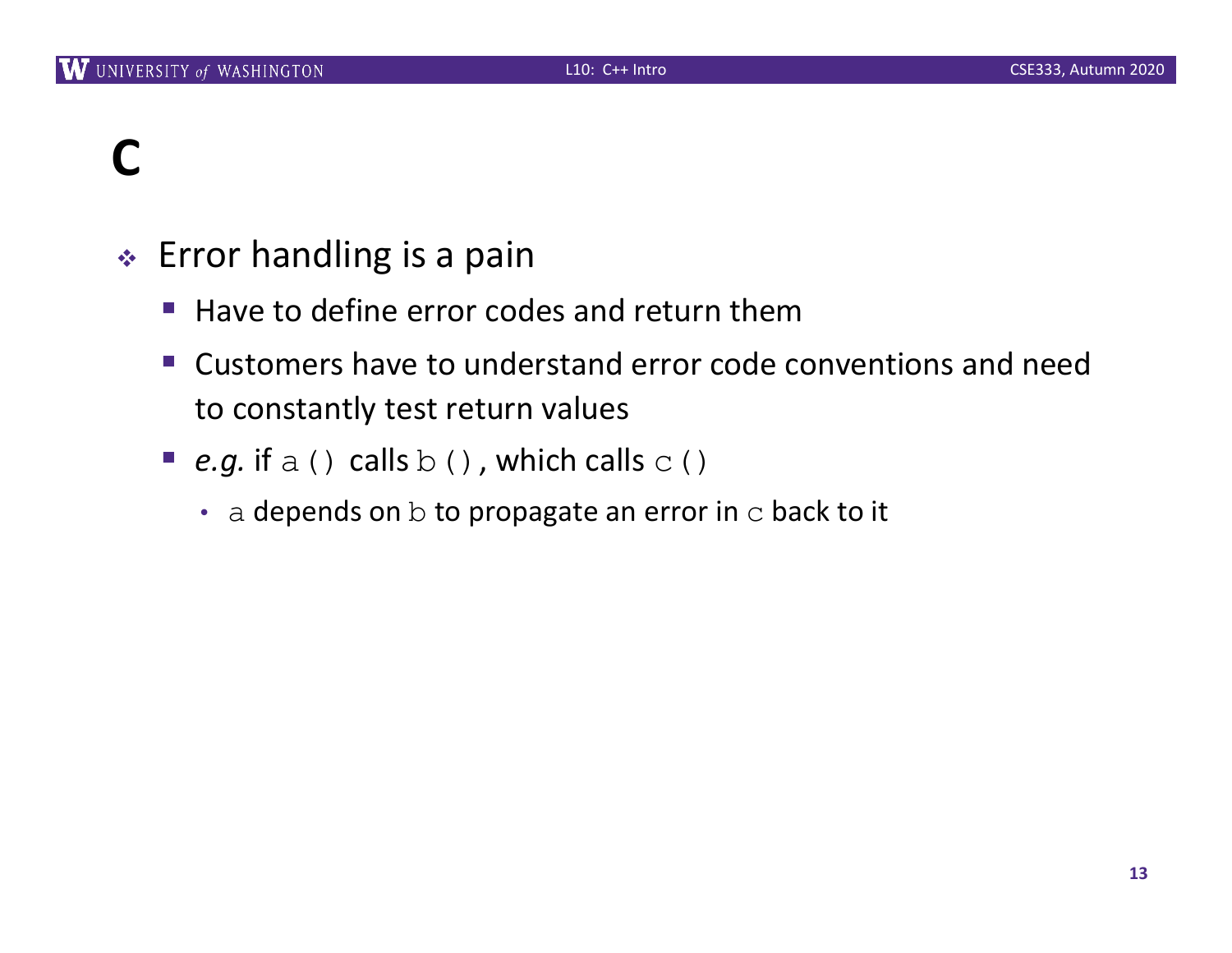# **C++**

- $\triangleleft$  Supports exceptions!
	- try/throw/catch
	- If used with discipline, can simplify error processing
		- But, if used carelessly, can complicate memory management
		- Consider:  $a()$  calls  $b()$ , which calls  $c()$ 
			- If  $\in$  () throws an exception that  $\infty$  () doesn't catch, you might not get a chance to clean up resources allocated inside  $b()$
	- § But much C++ code still needs to work with C & old C++ libraries that are not exception-safe, so still uses return codes, exit(), etc.
		- We won't use (and Google style guide doesn't use either)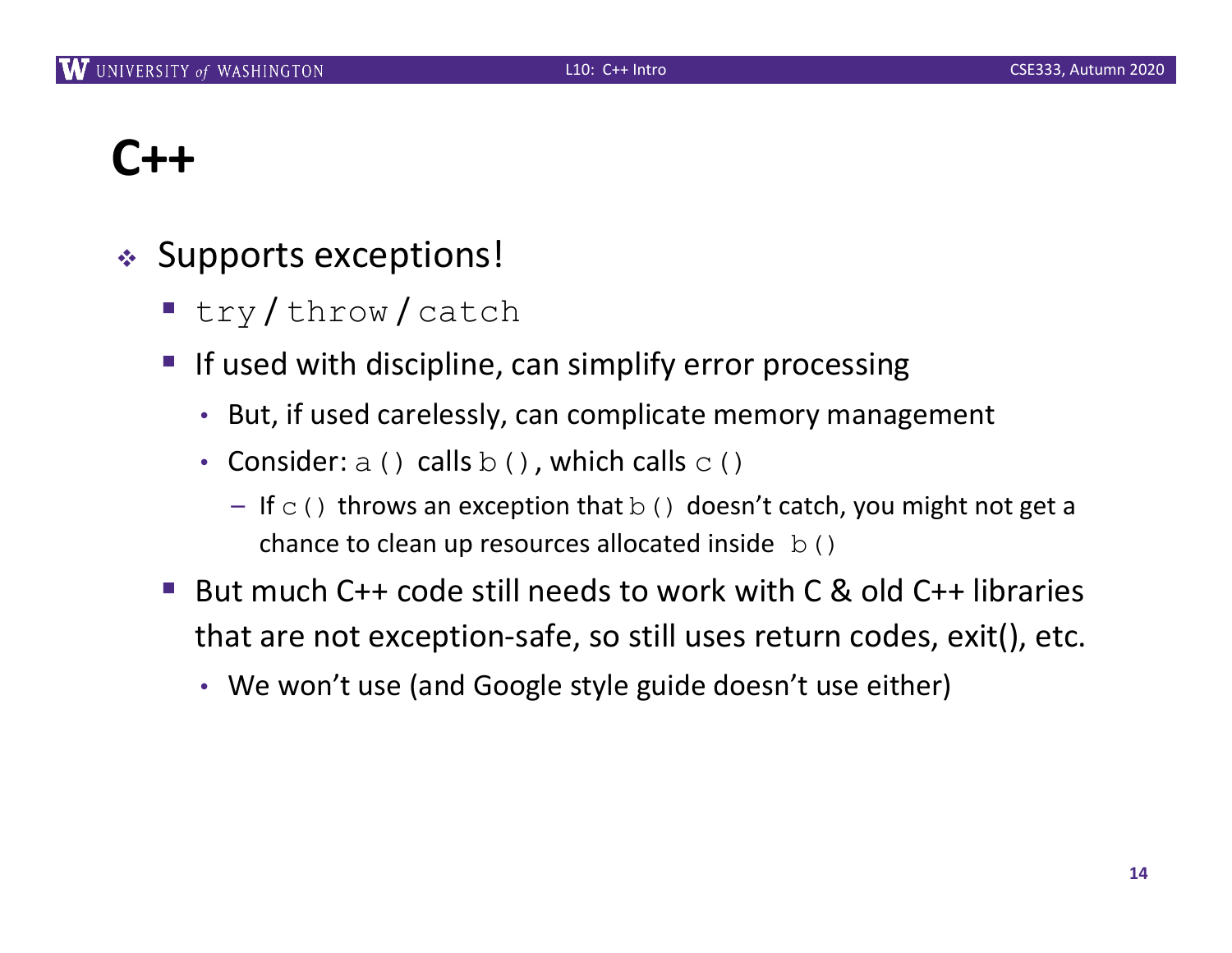# **Some Tasks Still Hurt in C++**

- $\triangleleft$  Memory management
	- C++ has no garbage collector
		- You have to manage memory allocation and deallocation and track ownership of memory
		- It's still possible to have leaks, double frees, and so on
	- But there are some things that help
		- "Smart pointers"
			- Classes that encapsulate pointers and track reference counts
			- Deallocate memory when the reference count goes to zero
		- C++'s destructors permit a pattern known as "Resource Allocation Is Initialization" (RAII) (terrible name but super useful)
			- Useful for releasing memory, locks, database transactions, and more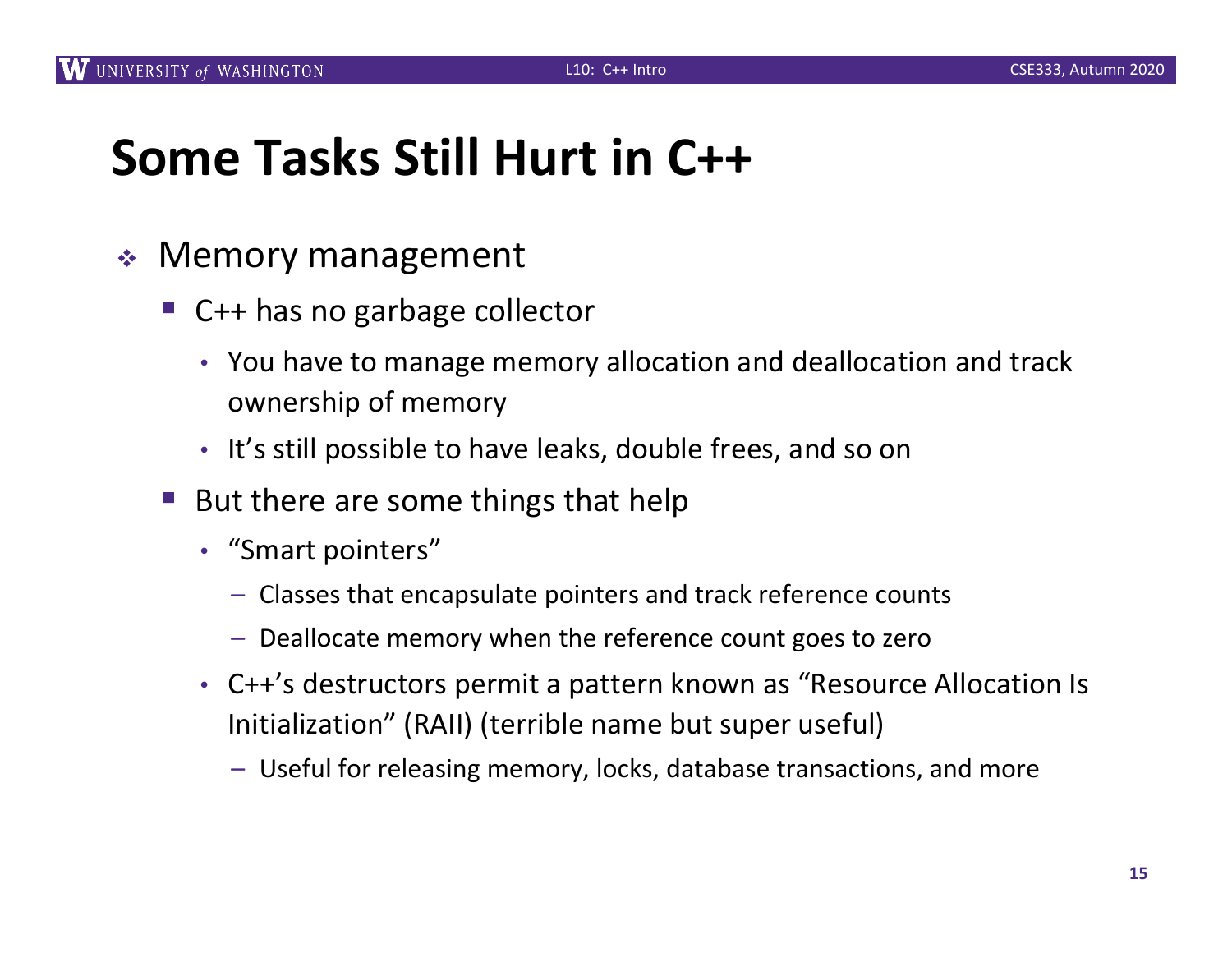# **Some Tasks Still Hurt in C++**

- ◆ C++ doesn't guarantee type or memory safety
	- You can still:
		- Forcibly cast pointers between incompatible types
		- Walk off the end of an array and smash memory
		- Have dangling pointers
		- Conjure up a pointer to an arbitrary address of your choosing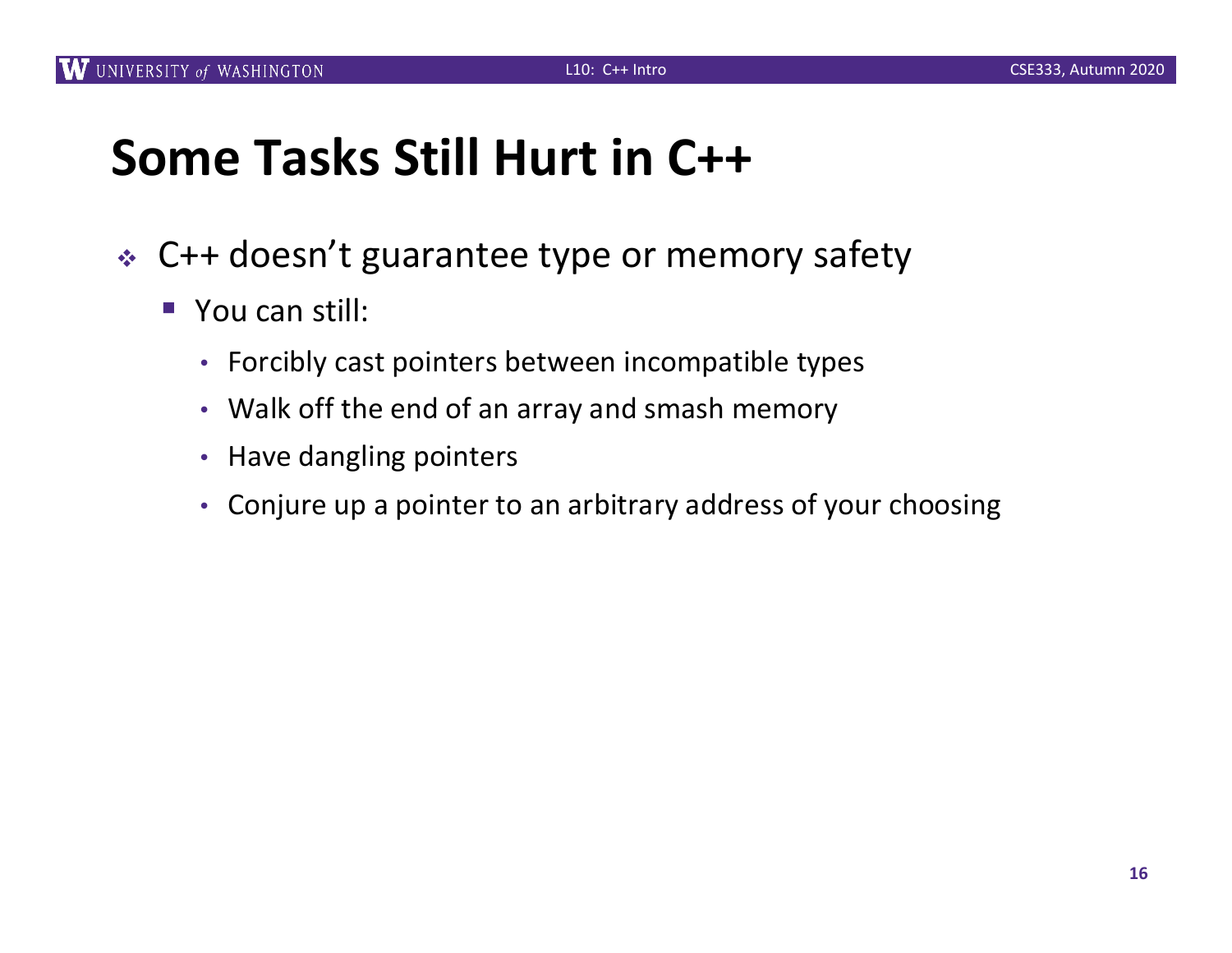#### **C++ Has Many, Many Features**

- $\div$  Operator overloading
	- Your class can define methods for handling "+", " $\rightarrow$ ", etc.
- ◆ Object constructors, destructors
	- Particularly handy for stack-allocated objects
- $\div$  Reference types
	- Truly pass-by-reference instead of always pass-by-value
- ◆ Advanced Objects
	- Multiple inheritance, virtual base classes, dynamic dispatch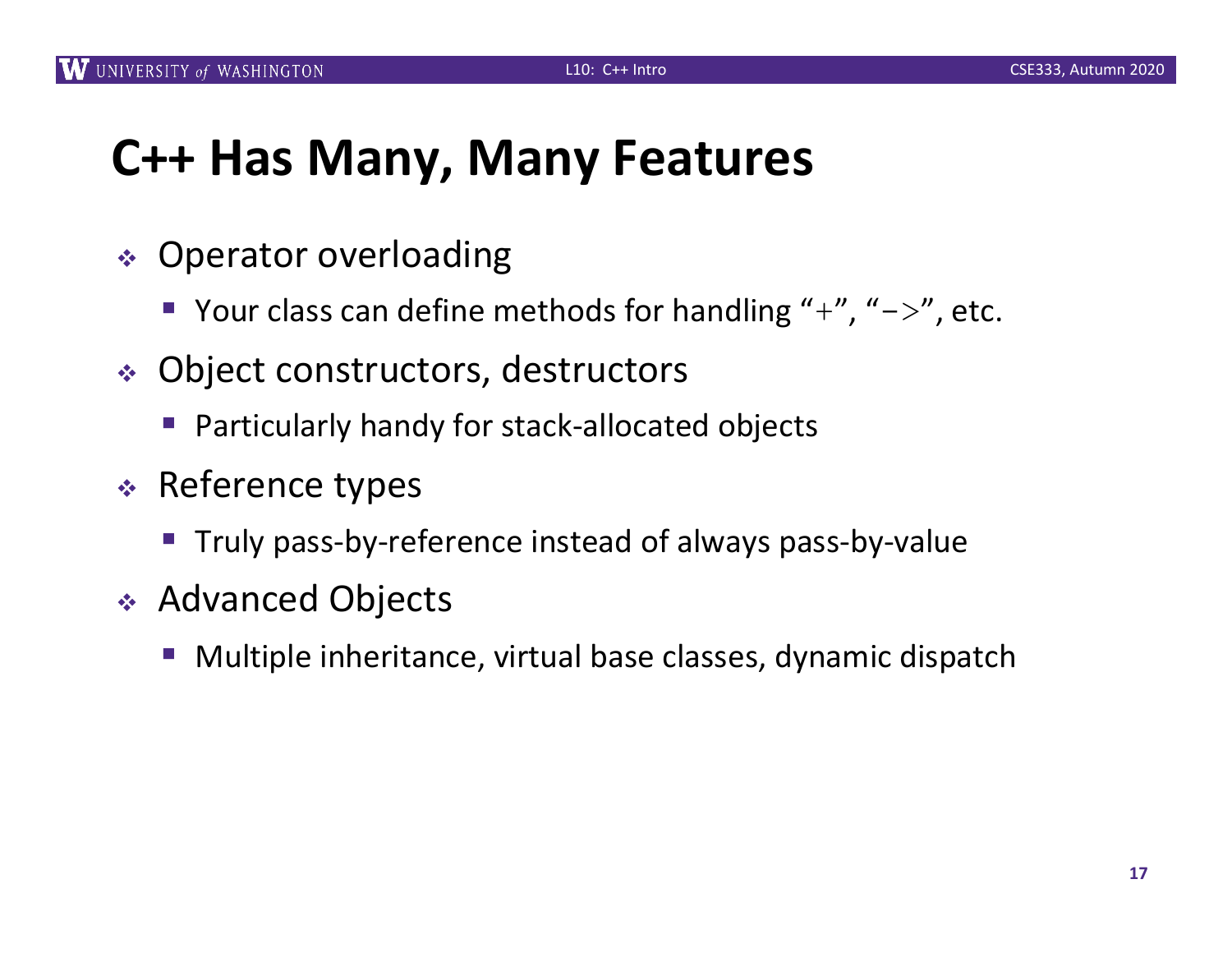#### **How to Think About C++**

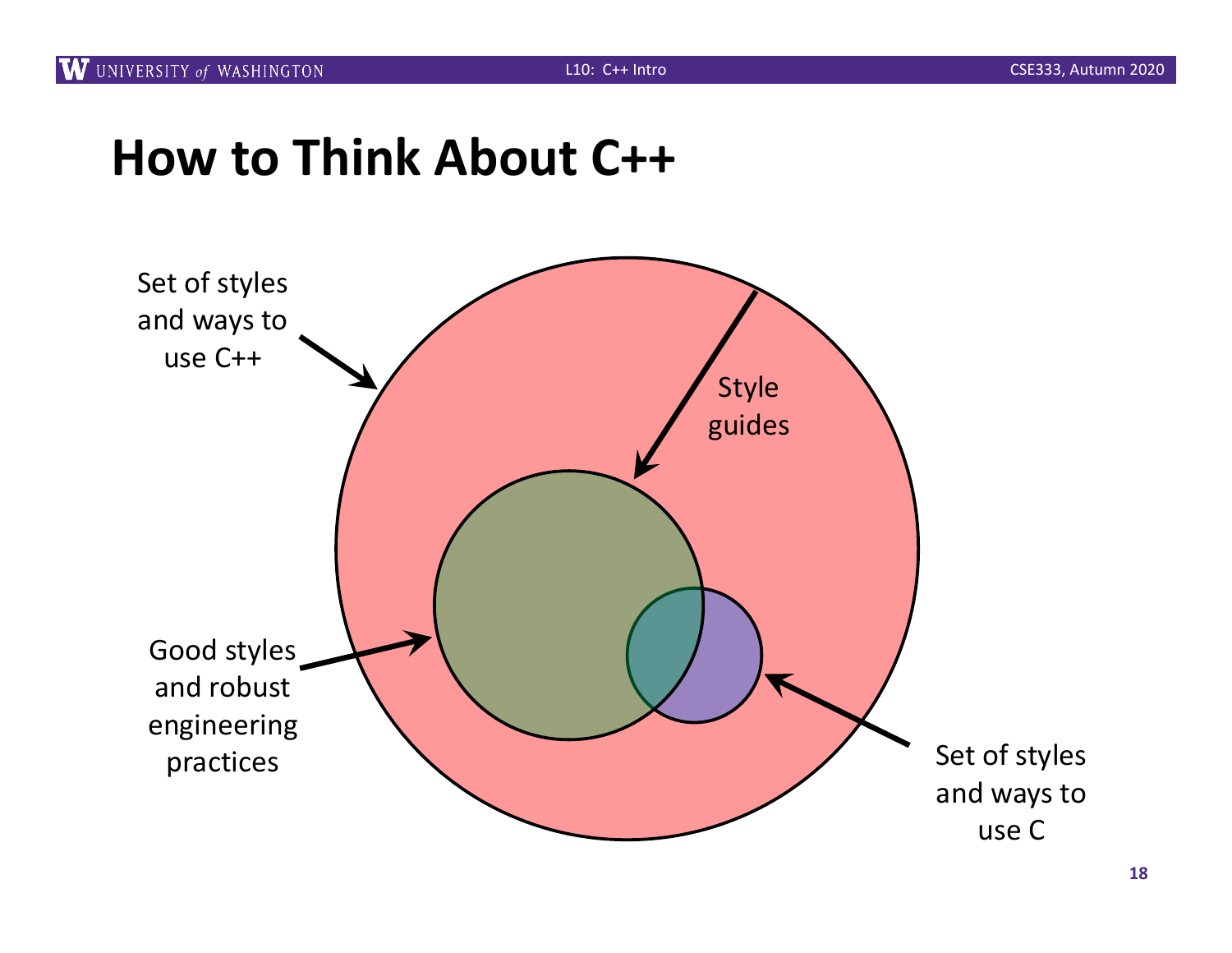# **Or…**





In the hands of a disciplined programmer, C++ is a powerful tool

But if you're not so disciplined about how you use C++…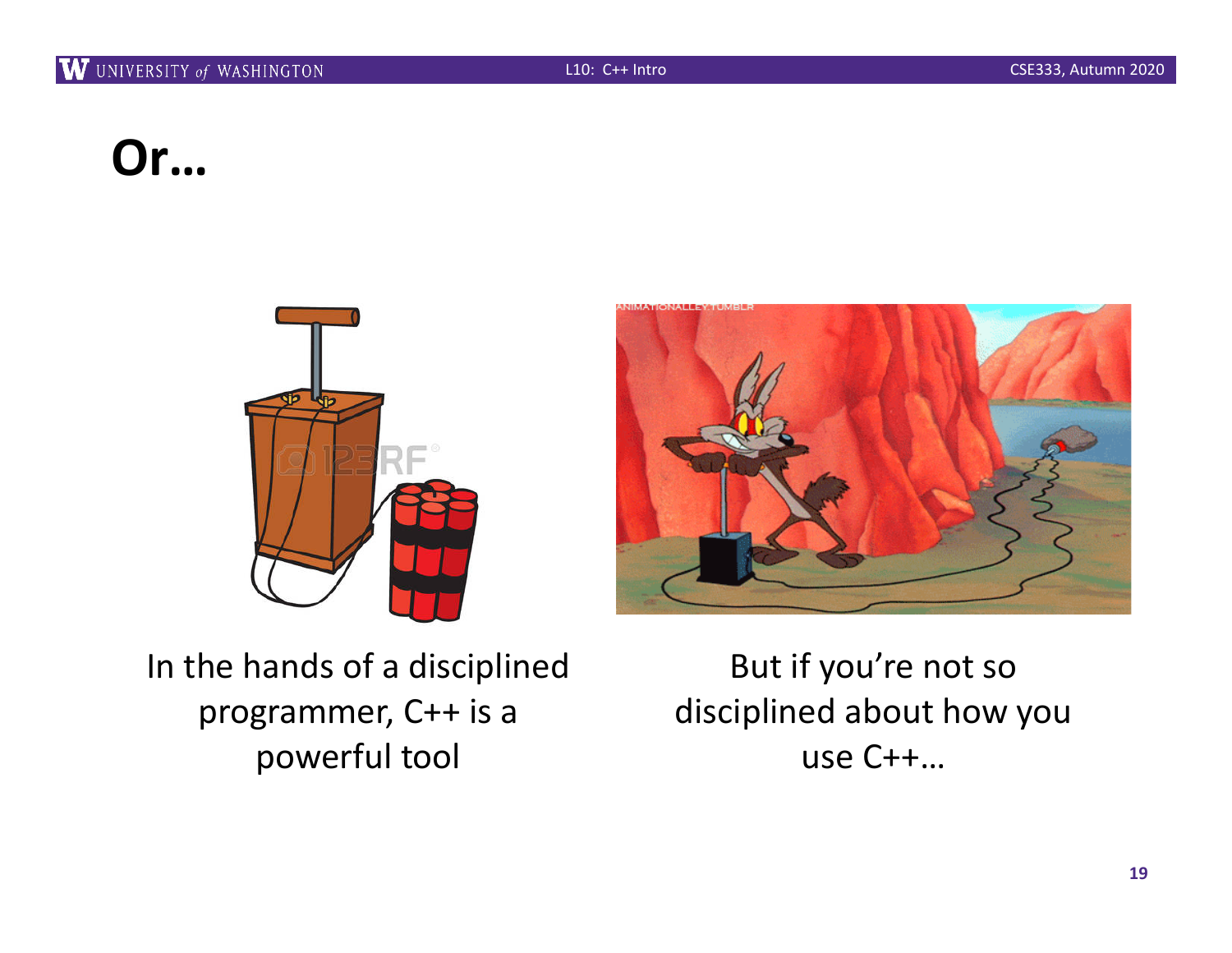#### helloworld.c



- \* You never had a chance to write this!
	- Compile with gcc:



■ You should be able to describe in detail everything in this code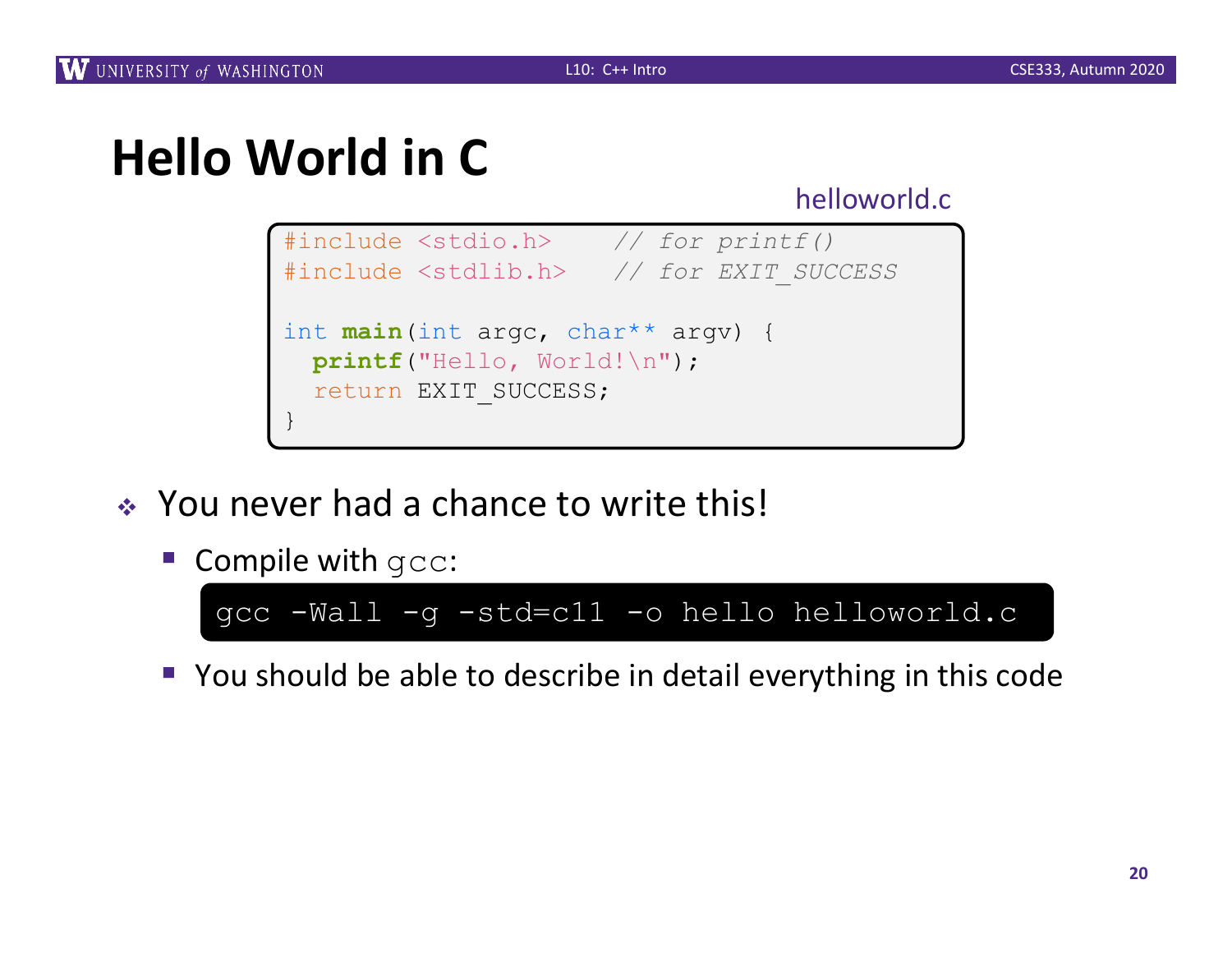helloworld.cc



- ◆ Looks simple enough...
	- Compile with  $q++$  instead of  $qcc$ :

g++ -Wall -g -std=c++11 -o helloworld helloworld.cc

■ Let's walk through the program step-by-step to highlight some differences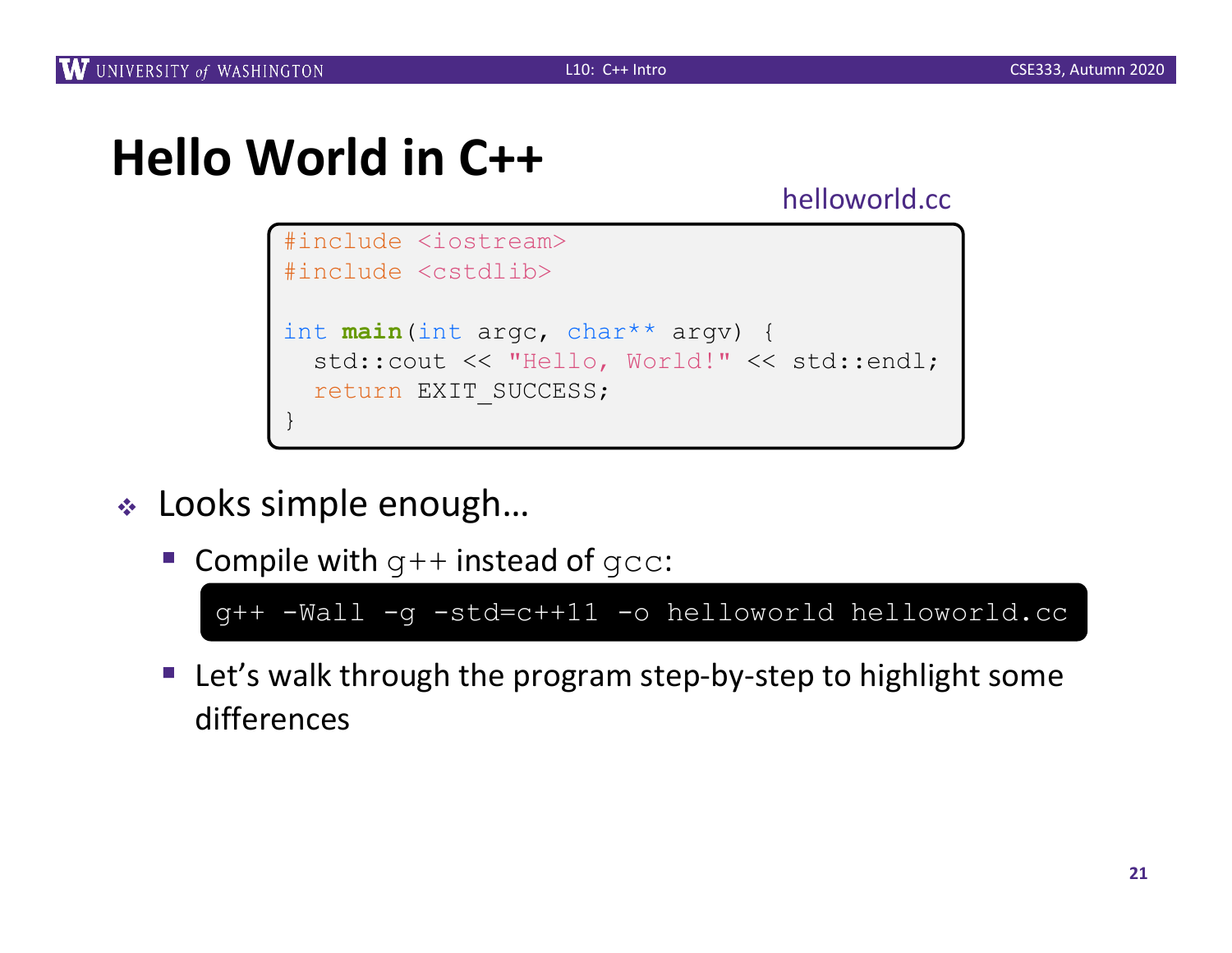

- <sup>v</sup> iostream is part of the *C++* standard library
	- Note: you don't write ". h" when you include C++ standard library headers
		- But you *do* for local headers (*e.g.* #include "ll.h")
	- iostream declares stream *object* instances in the "std" namespace
		- *e.g.* std::cin, std::cout, std::cerr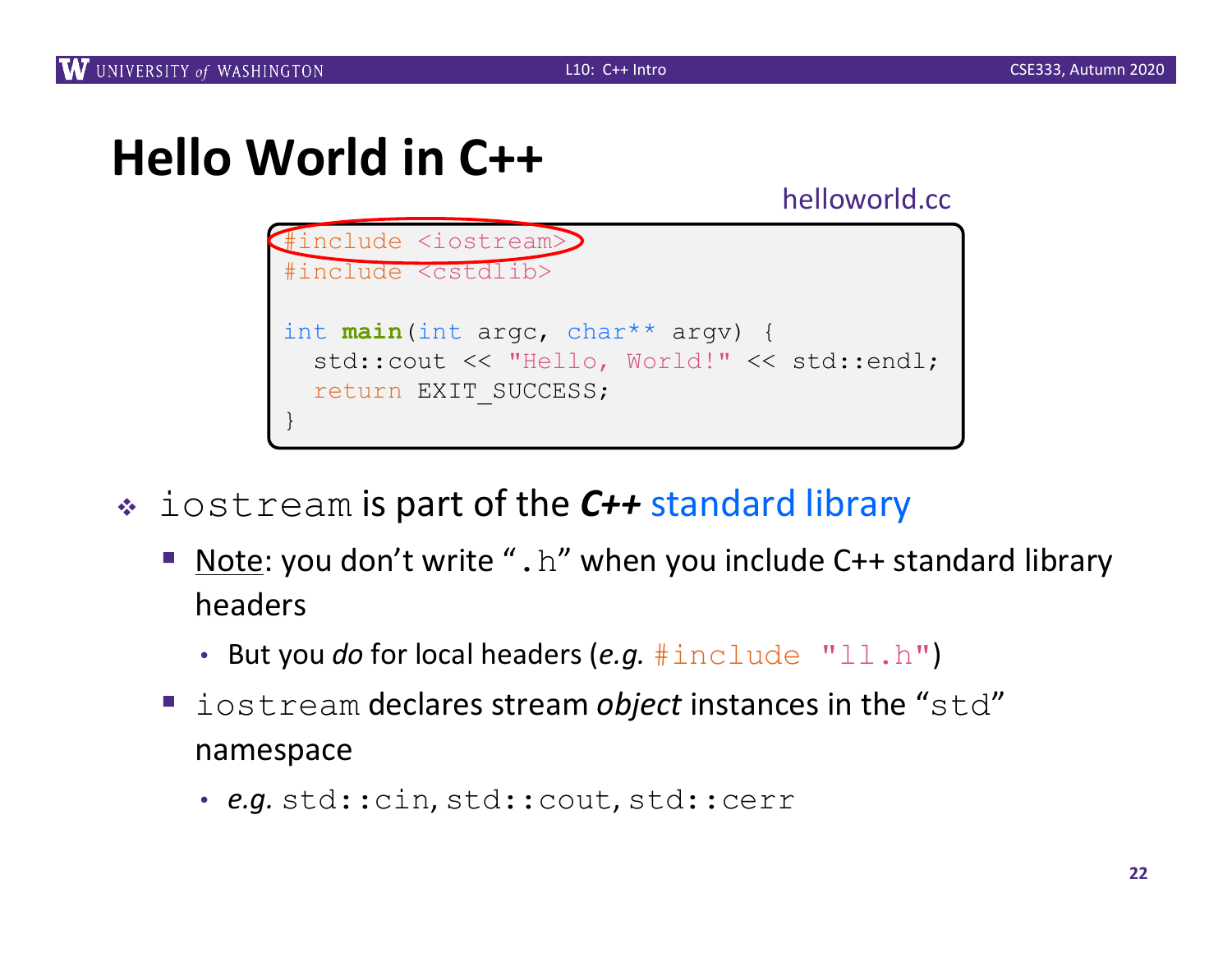

- \* cstdlib is the *C* standard library's stdlib.h
	- § Nearly all C standard library functions are available to you
		- For C header foo.h, you should  $\#include$   $<$  cfoo $>$
	- We include it here for EXIT SUCCESS, as usual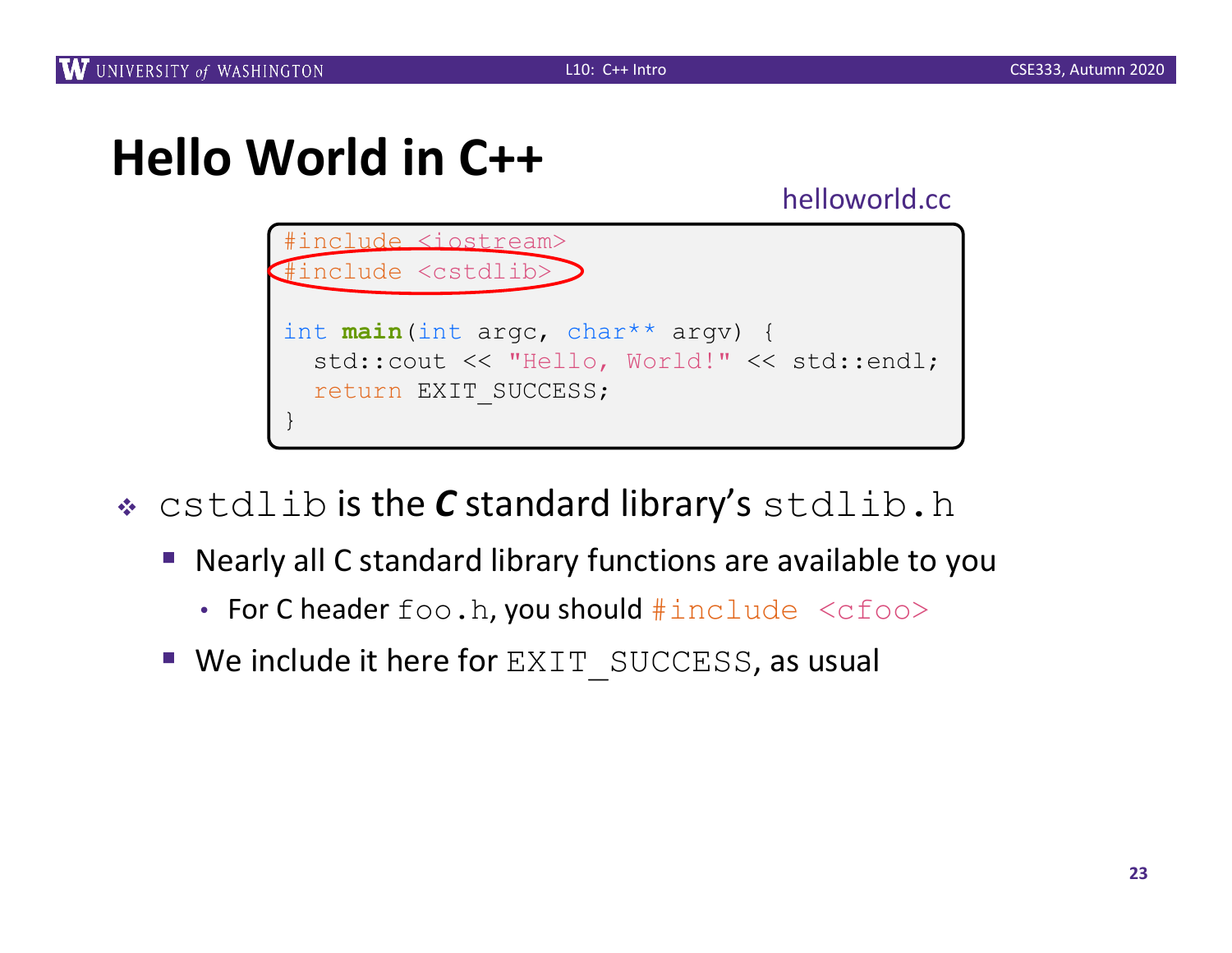

- $\ast$  std:: cout is the "cout" object instance declared by iostream, living within the "std" namespace
	- $\blacksquare$  C++'s name for stdout
	- std: cout is an object of class ostream
		- [http://www.cplusplus.com/reference/ostream/ostre](http://www.cplusplus.com/reference/ostream/ostream/)am/
	- Used to format and write output to the console
	- $\blacksquare$  The entire standard library is in the namespace  $\texttt{std}$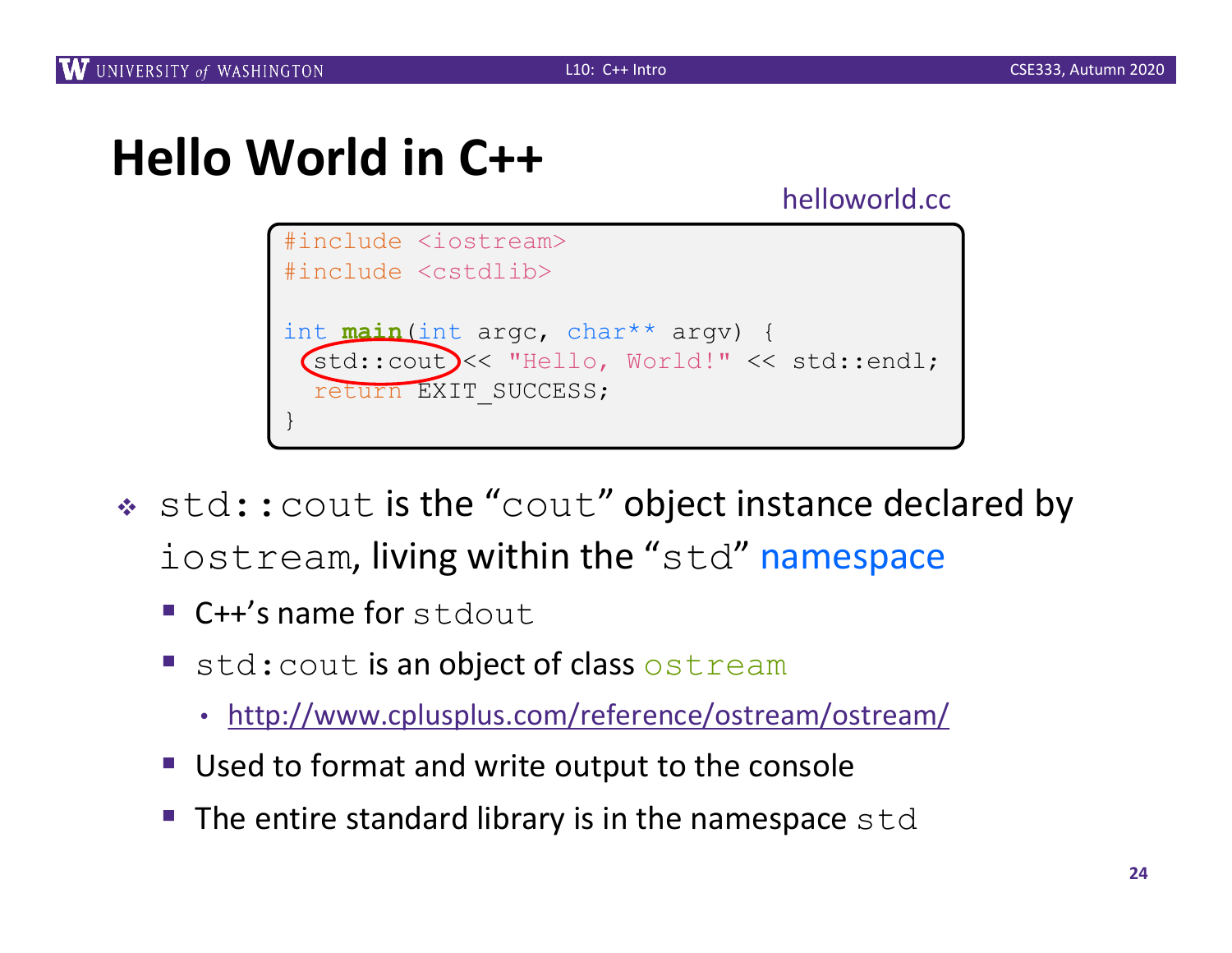helloworld.cc



↓ C++ distinguishes between objects and primitive types

- $\blacksquare$  These include the familiar ones from C: char, short, int, long, float, double, etc.
- C++ also defines  $b \circ \circ \bot$  as a primitive type (woo-hoo!)
	- Use it!
	- (but bool and int values silently convert types for compatiblity)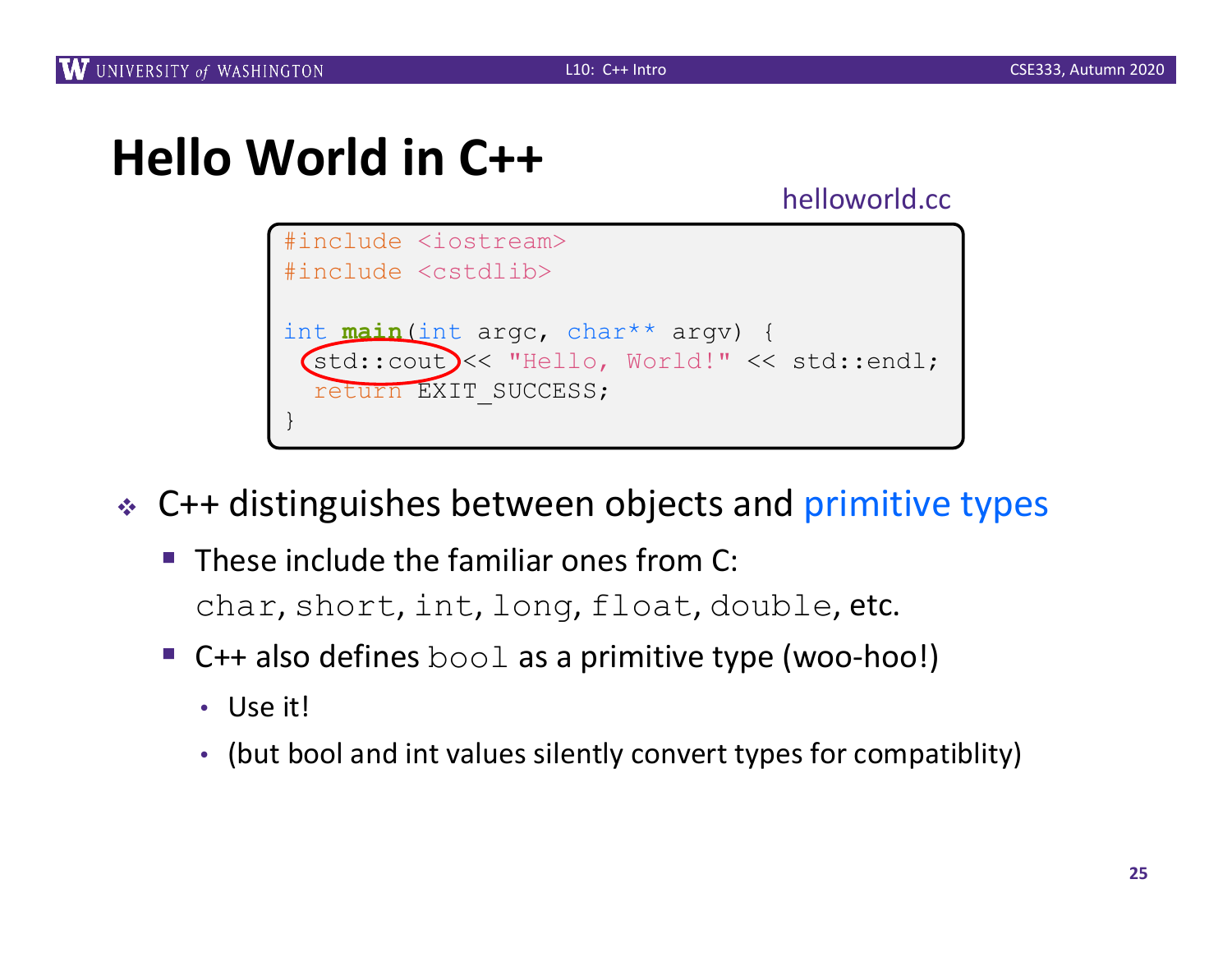helloworld.cc



 $\cdot$  " $<<$ " is an operator defined by the C++ language

- Defined in C as well: usually it bit-shifts integers (in  $C/C++$ )
- C++ allows classes and functions to overload operators!
	- Here, the  $\circ$ stream class overloads "<<"
	- *i.e.* it defines different member functions (methods) that are invoked when an  $\circ$ stream is the left-hand side of the  $<<$  operator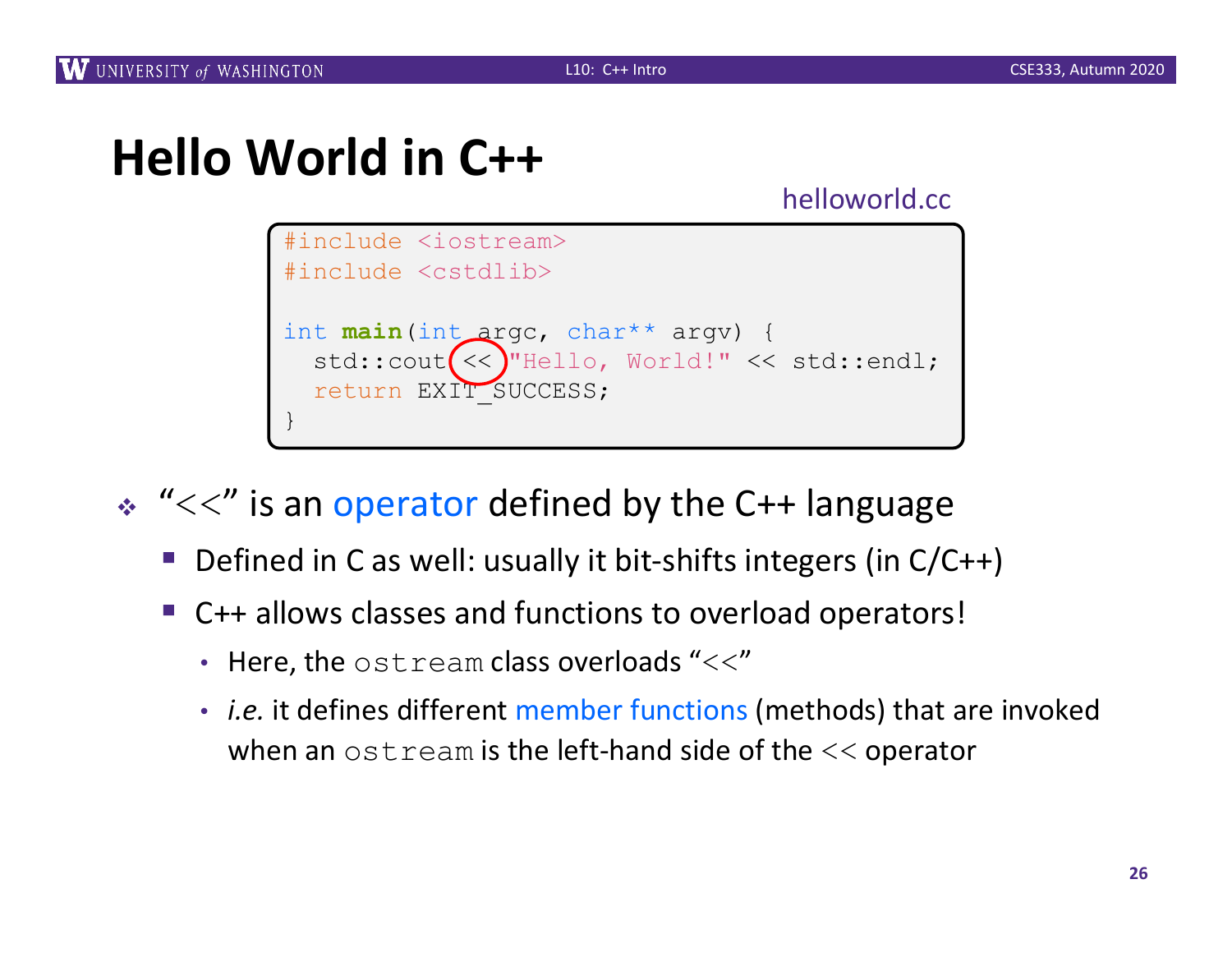

- $\bullet$  ostream has many different methods to handle  $<<$ 
	- **The functions differ in the type of the right-hand side (RHS) of**  $<<$
	- **P** e.g. if you do  $[\text{std}:\text{count}<< \text{``foo''};$  then C++ invokes cout's function to handle  $\leq$  with RHS char<sup>\*</sup>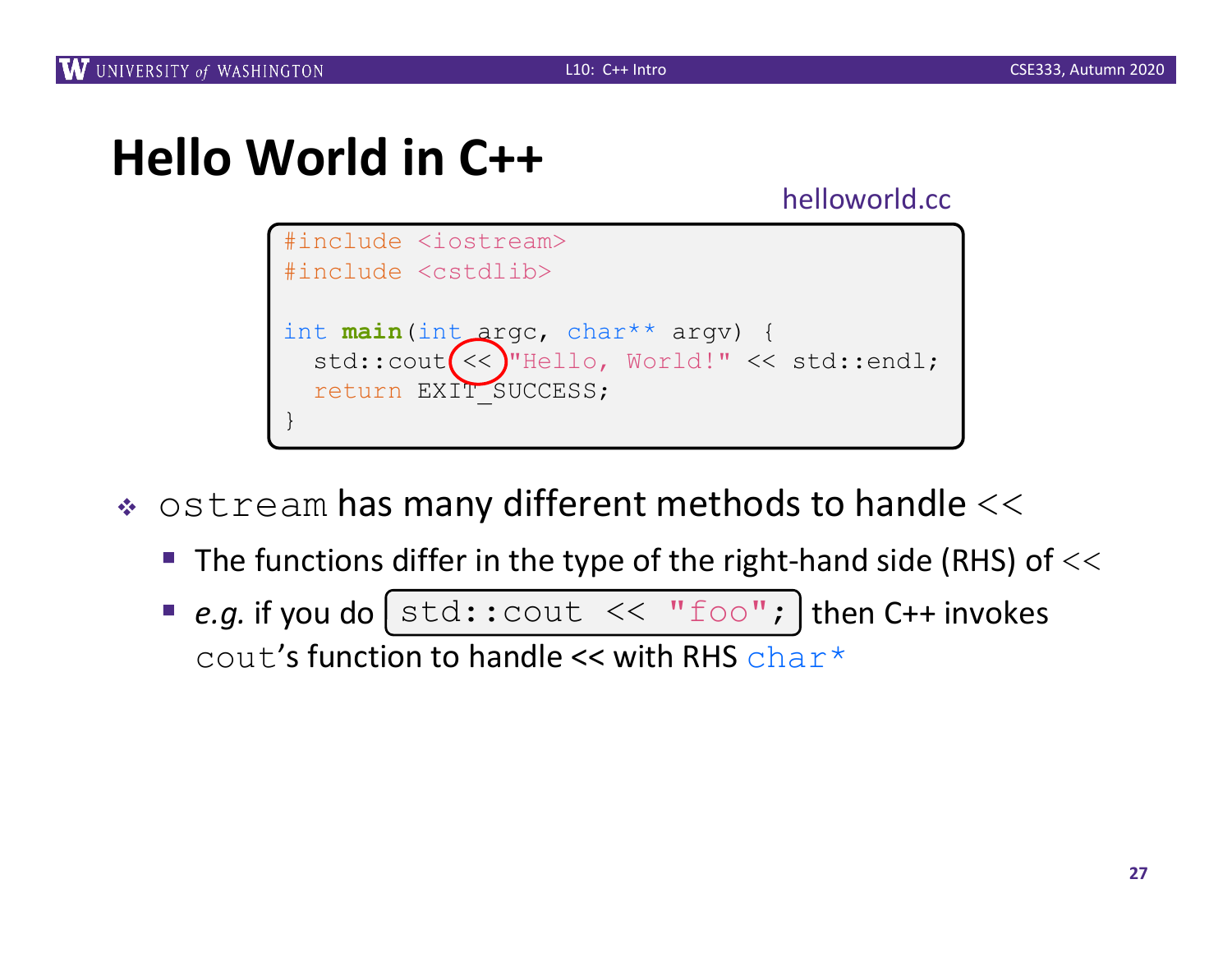

- $\cdot$  The ostream class' member functions that handle  $<<$ return a reference to themselves
	- **When**  $[std::count << "Hello, World!";]$  is evaluated:
		- A member function of the std:: cout object is invoked
		- It buffers the string "Hello, World!" for the console
		- And it returns a reference to std: : cout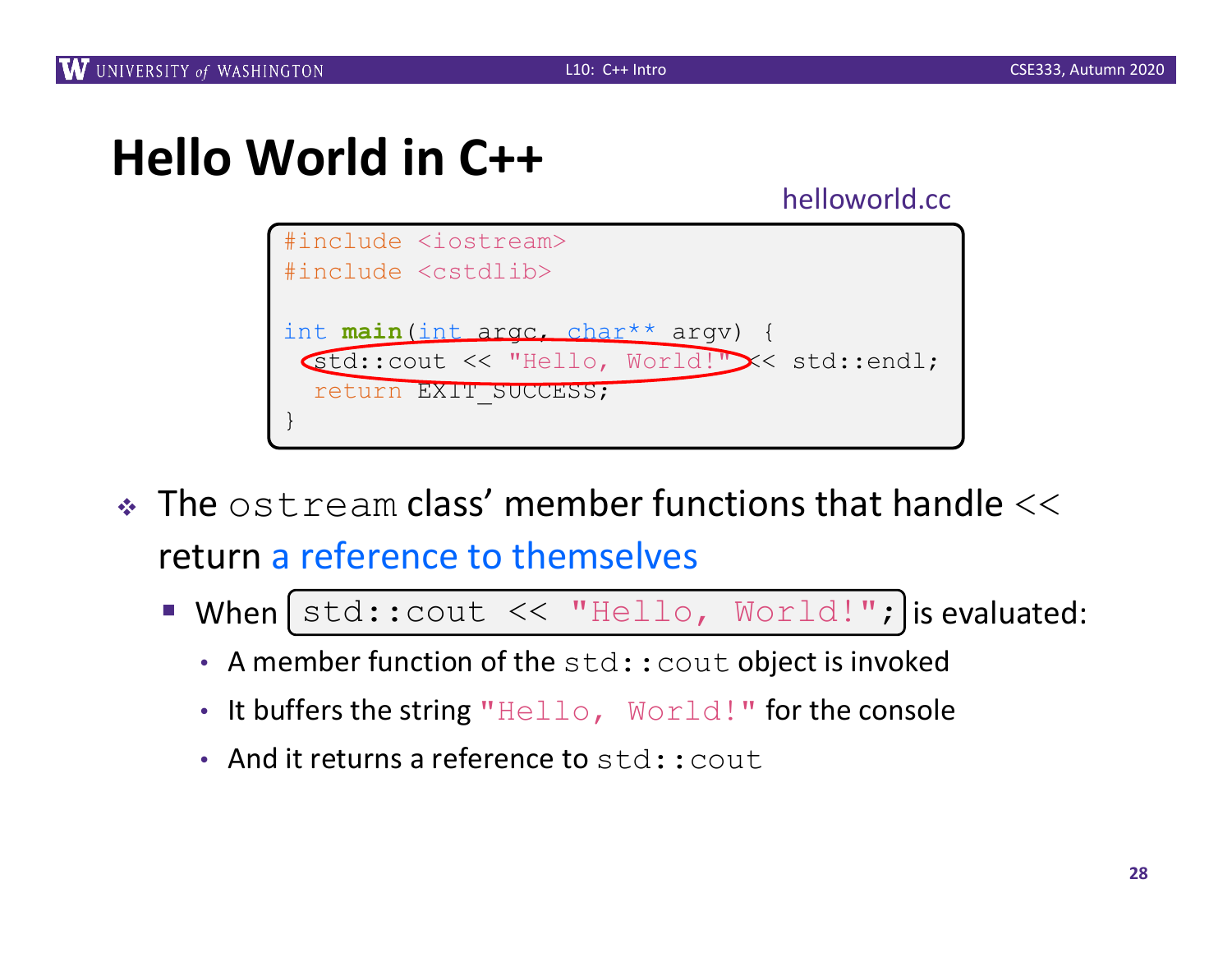

- $\triangleleft$  Next, another member function on  $std:count$  is invoked to handle  $<<$  with RHS std::endl
	- std::endl is a pointer to a "manipulator" function
		- This manipulator function writes newline ( $\lceil \ln \rceil$ ) to the  $\circ$ stream it is invoked on and then flushes the ostream's buffer
		- This *enforces* that something is printed to the console at this point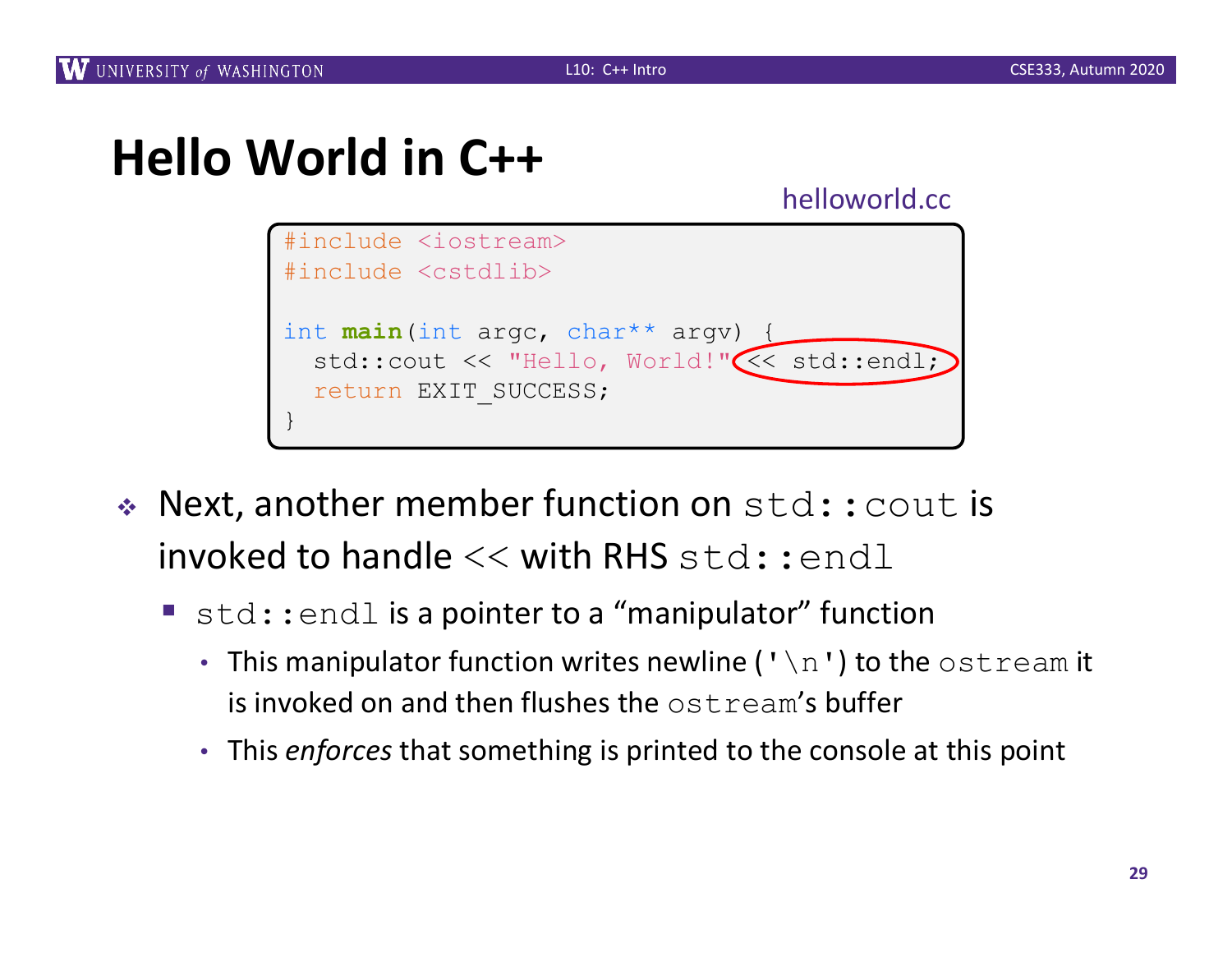#### **Wow…**

#### helloworld.cc



- ◆ You should be surprised and scared at this point
	- C++ makes it easy to hide a significant amount of complexity
		- It's powerful, but really dangerous



• Once you mix everything together (templates, operator overloading, method overloading, generics, multiple inheritance), it can get *really* hard to know what's actually happening!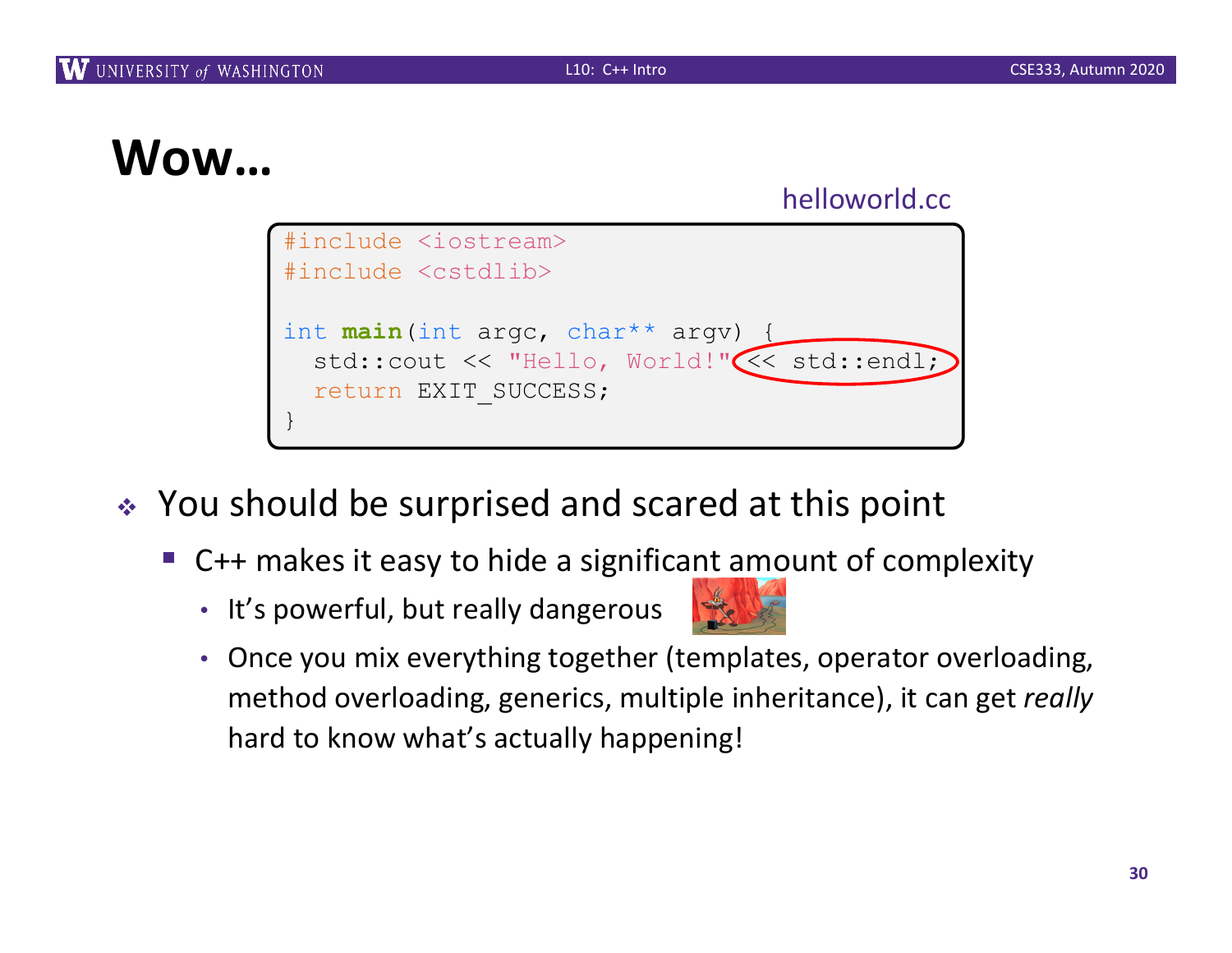#### helloworld2.cc



#### $\div$  C++'s standard library has a std:: string class

- **Include the string header to use it** 
	- Seems to be automatically included in  $i$ ostream on CSE Linux environment (C++11) – but include it explicitly anyway if you use it
- [http://www.cplusplus.com/reference/str](http://www.cplusplus.com/reference/string/)ing/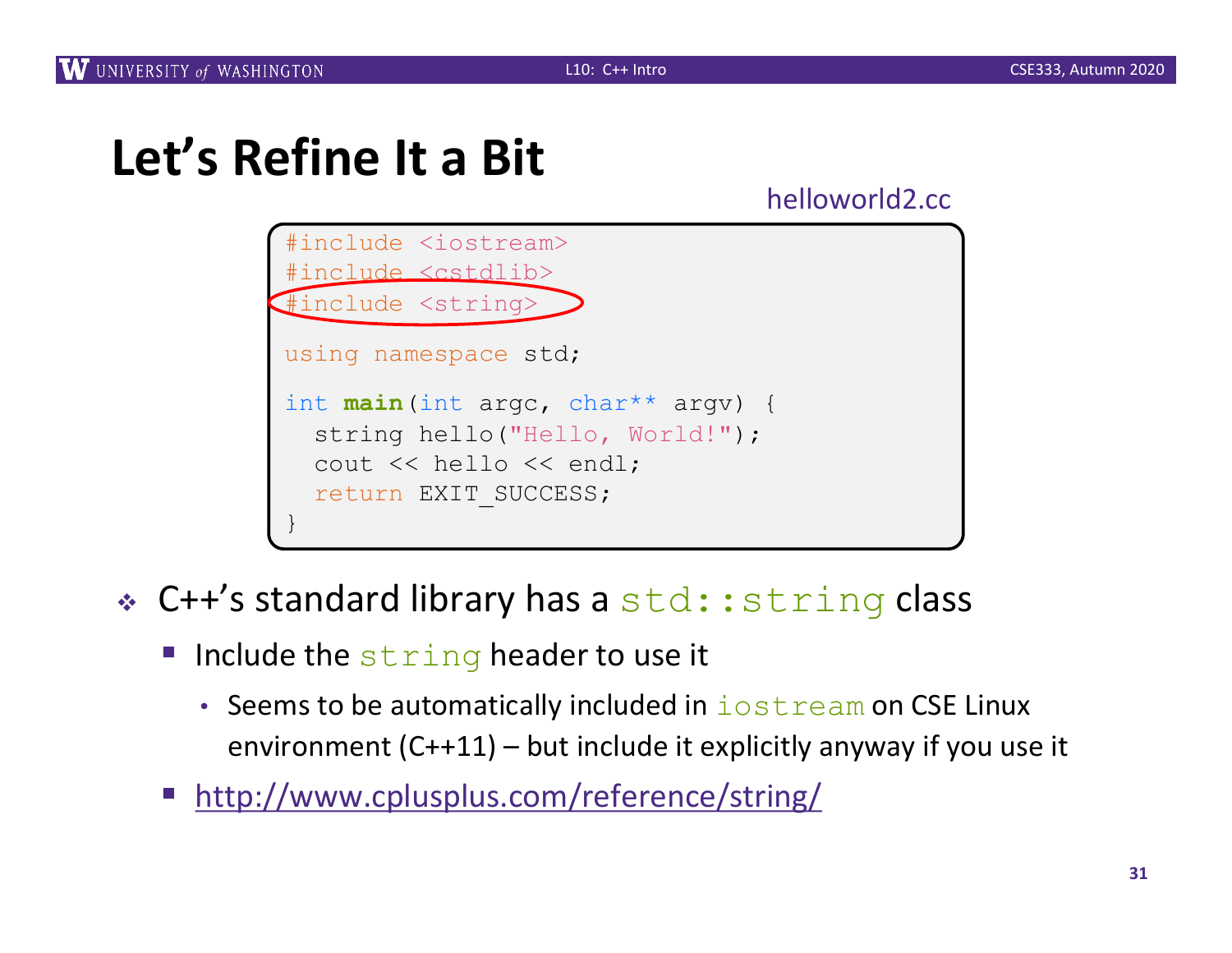| #include <iostream><br/>#include <cstdlib><br/>#include <string></string></cstdlib></iostream>                                            |
|-------------------------------------------------------------------------------------------------------------------------------------------|
| (using namespace std;)                                                                                                                    |
| int <b>main</b> (int arge, char** argy) {<br>string hello("Hello, World!");<br>cout $\lt\lt$ hello $\lt\lt$ endl;<br>return EXIT SUCCESS; |

- The using keyword introduces a namespace (or part of) into the current region
	- $\blacksquare$  [using namespace std; ] imports all names from std::
	- **I** [using std::cout; imports only std::cout (used as cout)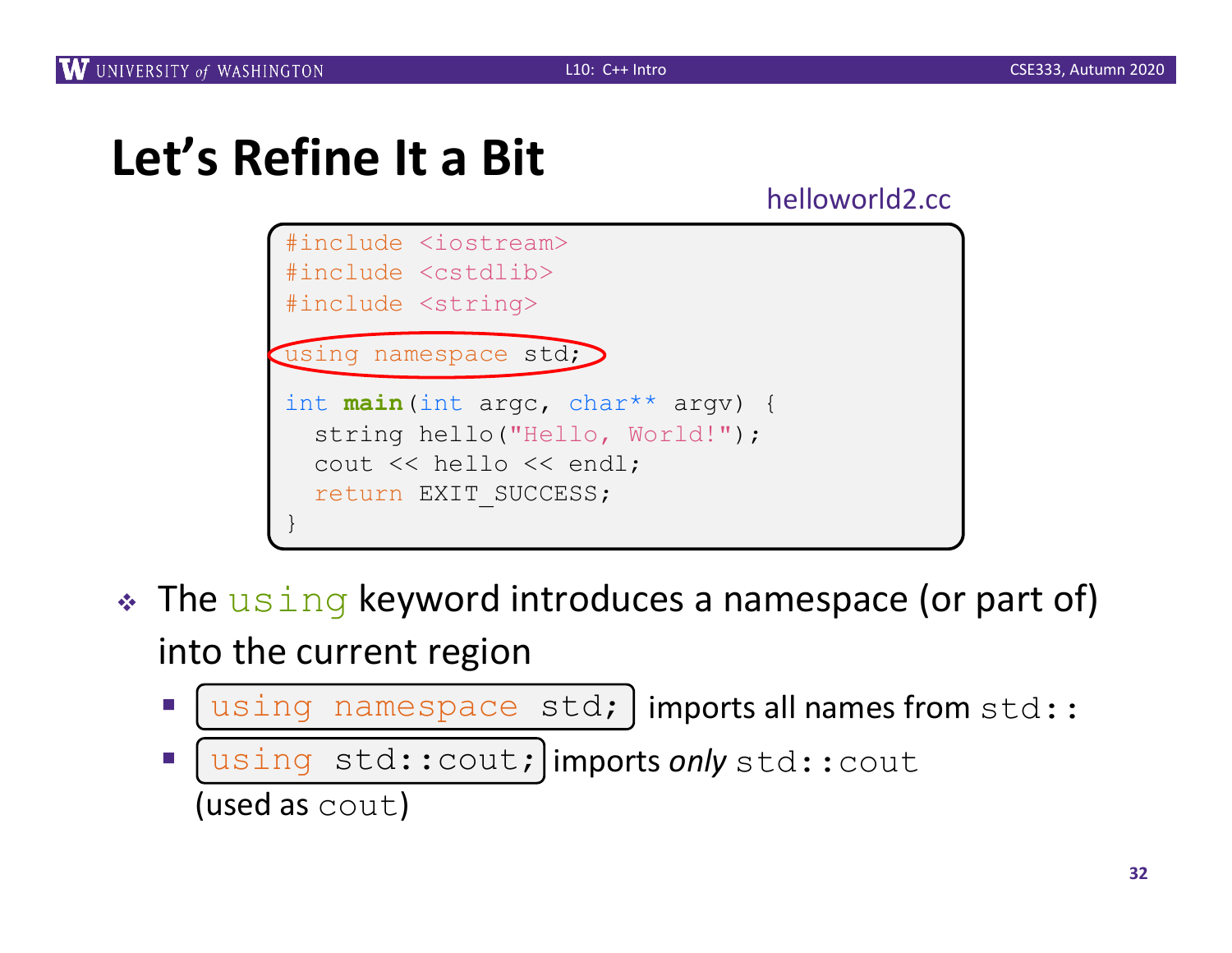helloworld2.cc



◆ Benefits of [using namespace std;

- We can now refer to std::string as string, std::cout as cout, and std: : endl as endl
	- Google style guide says never use using namespace, only using for individual items; but for 333 using namespace std; is ok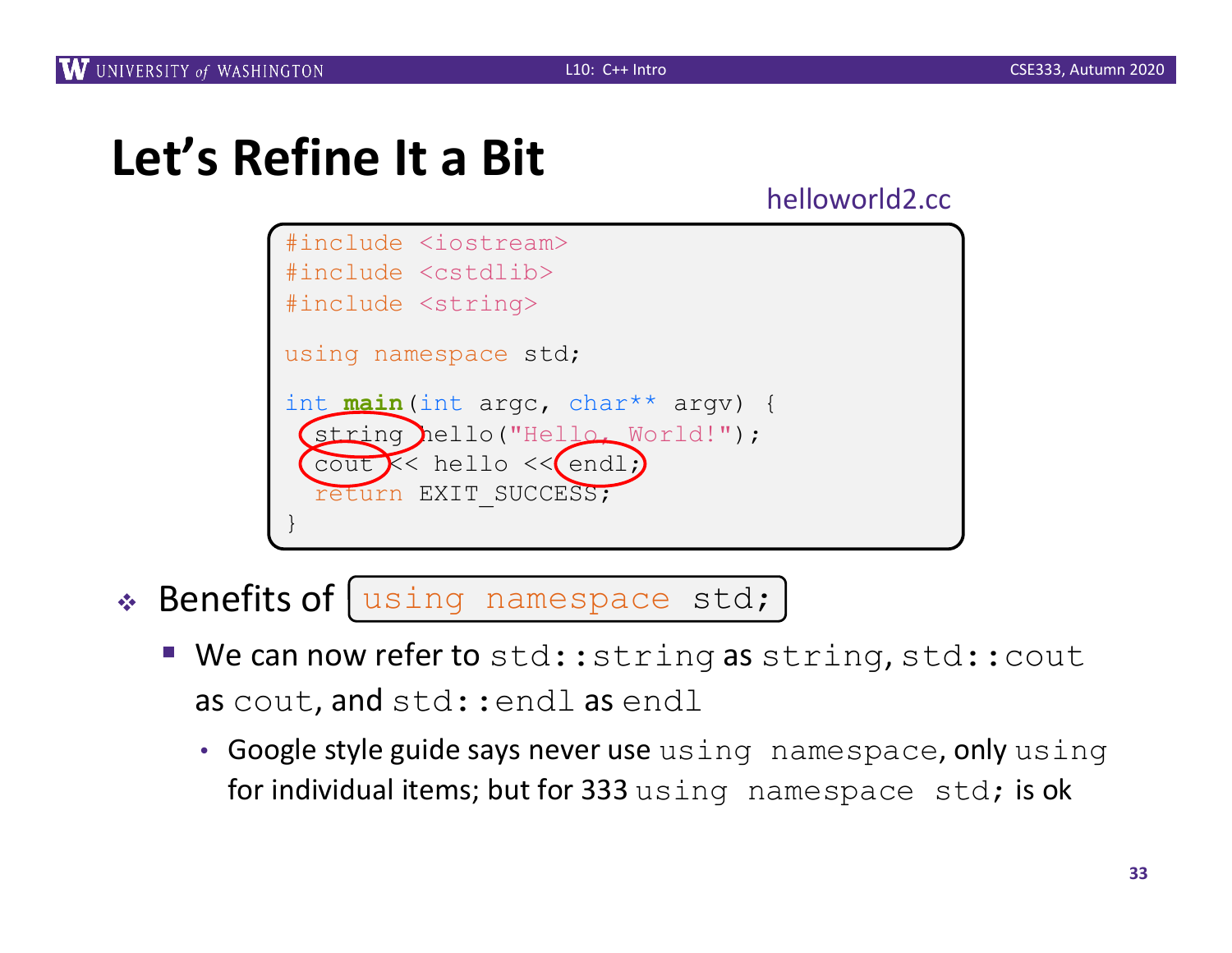```
#include <iostream>
#include <cstdlib>
#include <string>
using namespace std;
int main(int argc, char** argv) {
 (string hello("Hello, World!");
  cout << hello << endl;
  return EXIT_SUCCESS;
}
```
- <sup>v</sup> Here we are instantiating a std::string object *on the stack* (an ordinary local variable)
	- Passing the C string "Hello, World!" to its constructor method
	- $\blacksquare$  hello is deallocated (and its destructor invoked) when main returns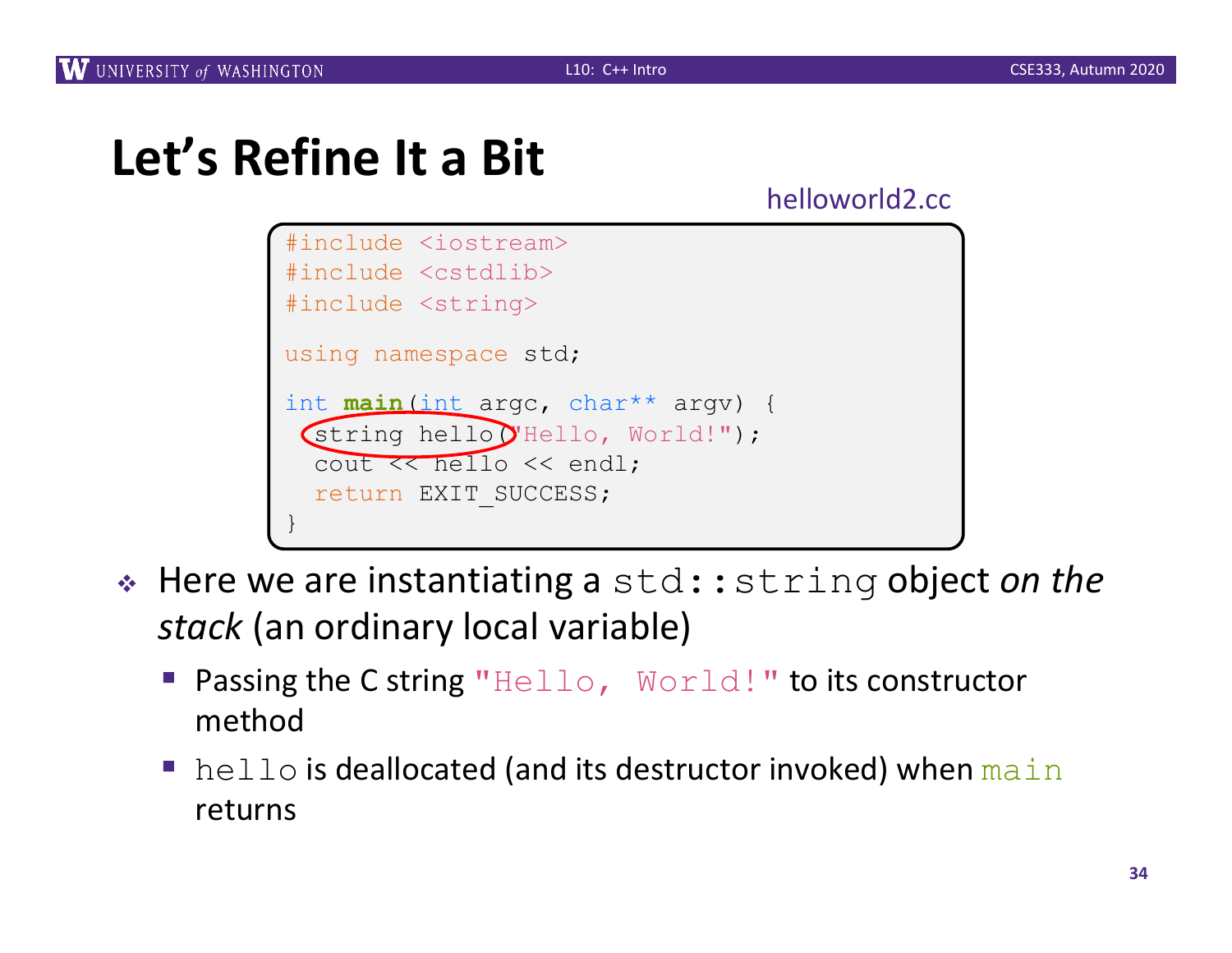```
#include <iostream>
#include <cstdlib>
#include <string>
using namespace std;
int main(int argc, char** argv) {
  string hello("Hello, World!");
 Cout \lt\lt hello \lt\lt\lt endl;
  return EXIT_SUCCESS;
}
```
- $\cdot$  The C++ string library also overloads the  $<<$  operator
	- § Defines a function (*not* an object method) that is invoked when the LHS is ostream and the RHS is std:: string
		- [http://www.cplusplus.com/reference/string/string/operato](http://www.cplusplus.com/reference/string/string/operator%3c%3c/)r<</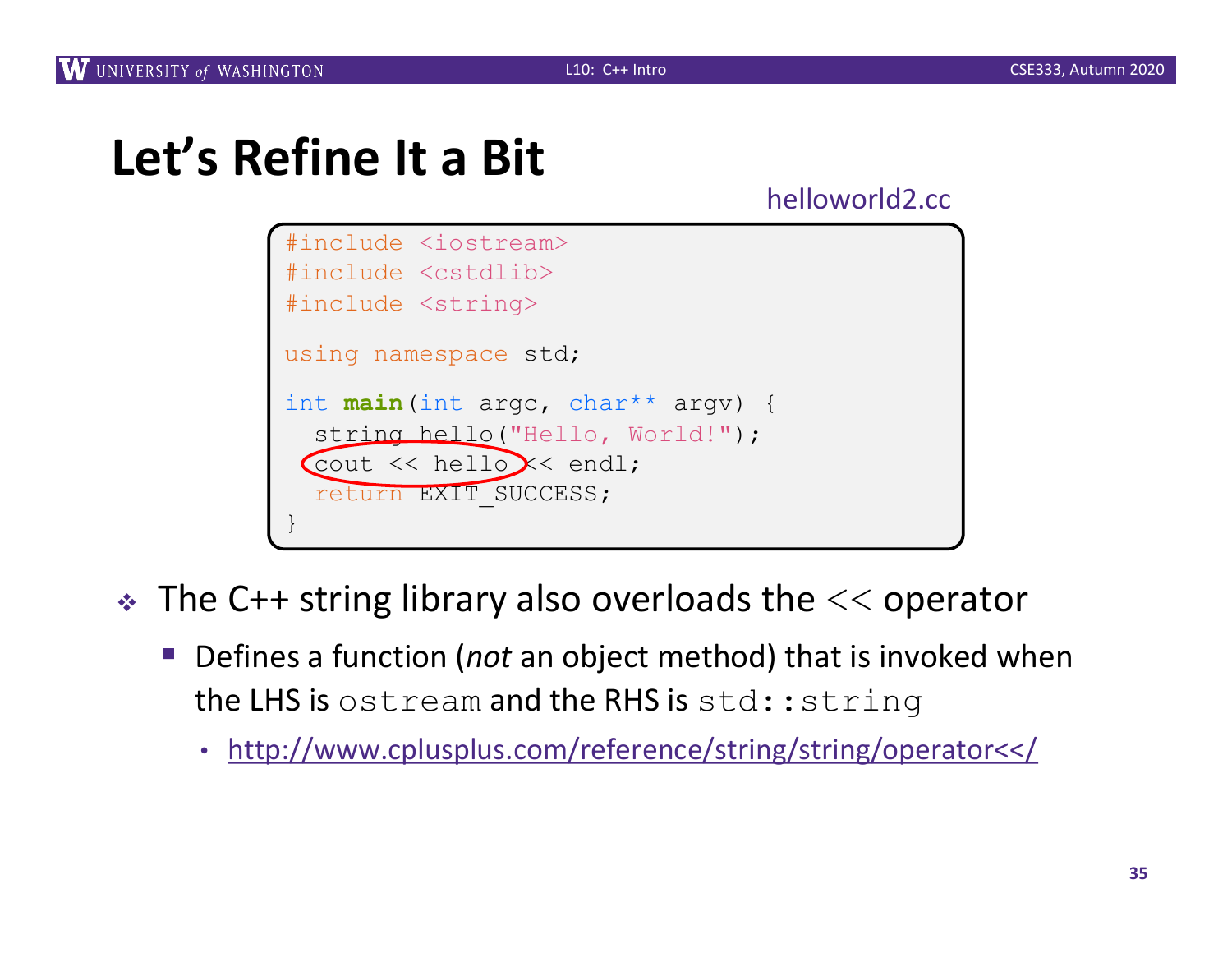### **String Concatenation**

concat.cc



- $\cdot$  The string class overloads the "+" operator
	- Creates and returns a new string that is the concatenation of the LHS and RHS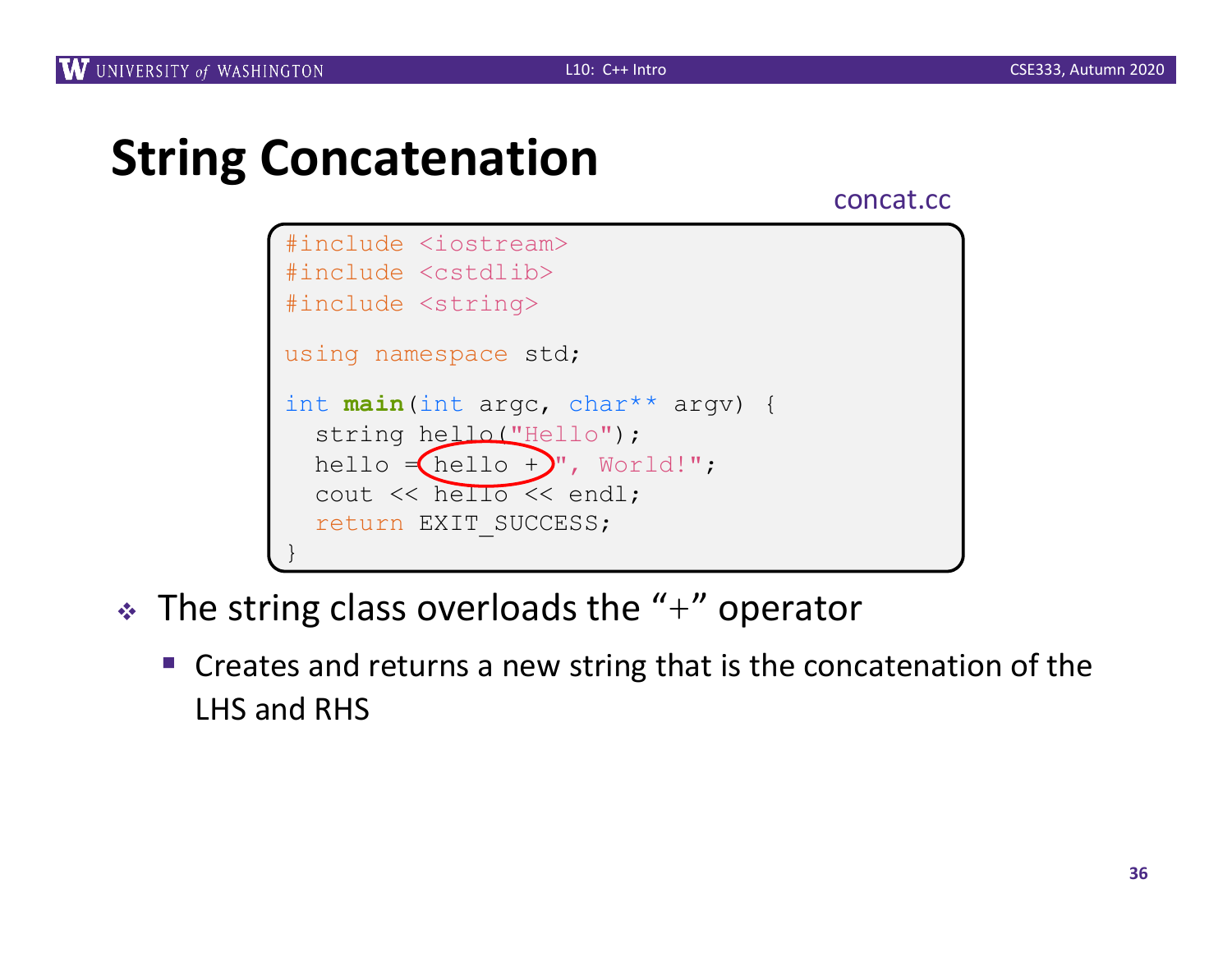# **String Assignment**

concat.cc



- $\cdot$  The string class overloads the "=" operator
	- Copies the RHS and replaces the string's contents with it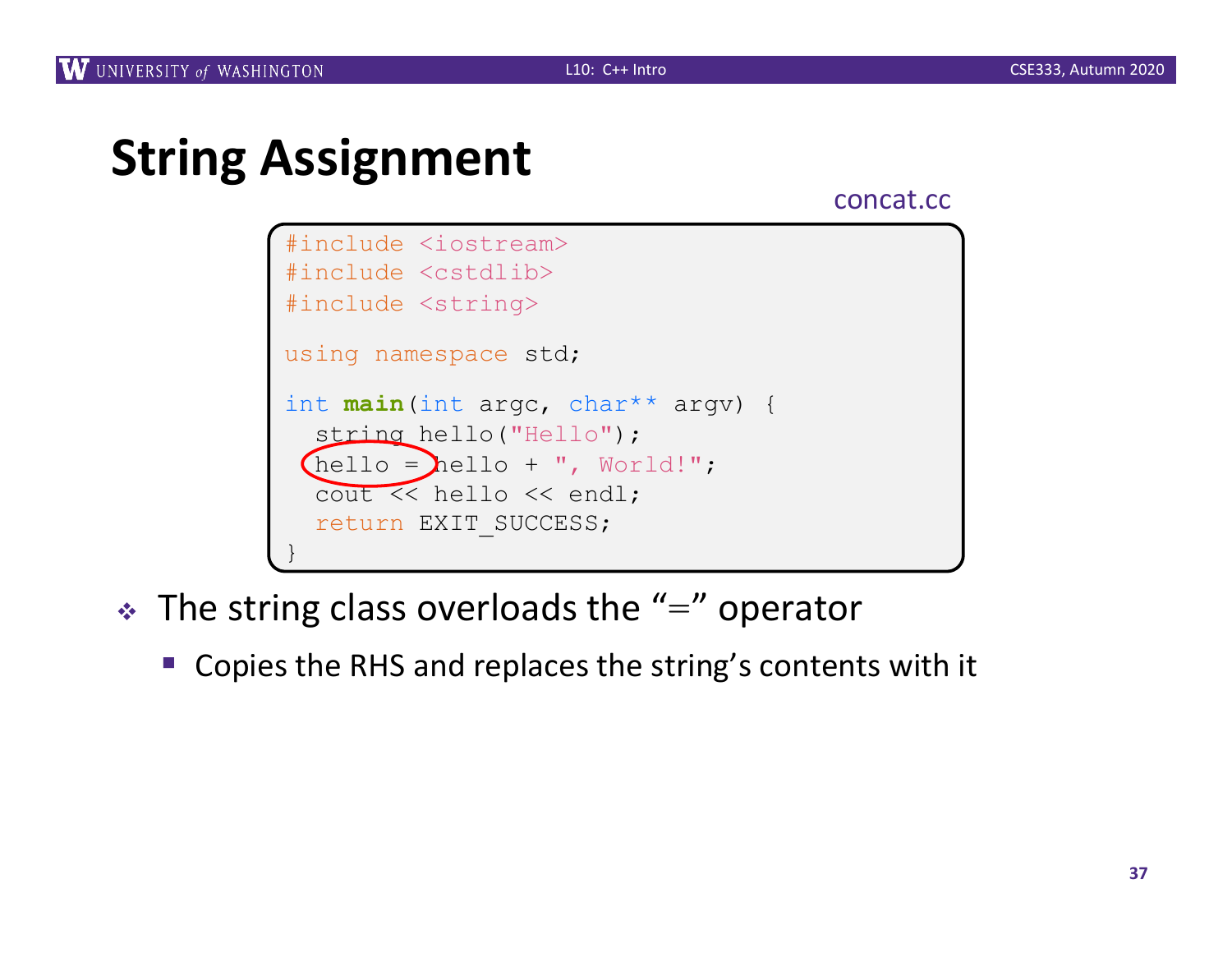## **String Manipulation**

concat.cc



- $\cdot$  This statement is complex!
	- **First "+" creates a string that is the concatenation of**  $hello's$ current contents and ", World!"
	- **Then "=" creates a copy of the concatenation to store in**  $hello$
	- Without the syntactic sugar: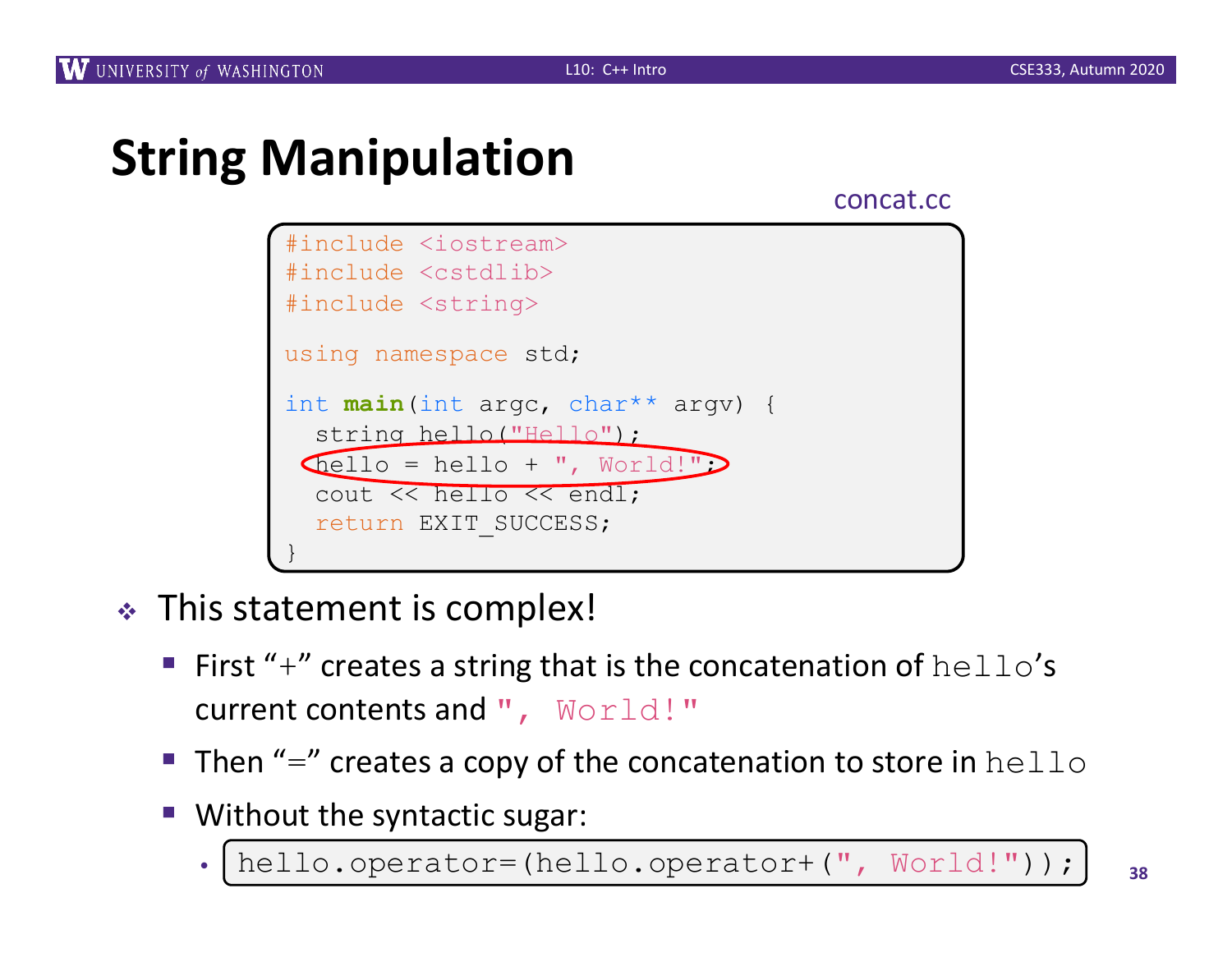#### **Stream Manipulators**

manip.cc



- $\cdot$  iomanip defines a set of stream manipulator functions
	- Pass them to a stream to affect formatting
		- [http://www.cplusplus.com/reference/ioma](http://www.cplusplus.com/reference/iomanip/)nip/
		- [http://www.cplusplus.com/reference/](http://www.cplusplus.com/reference/ios/)ios/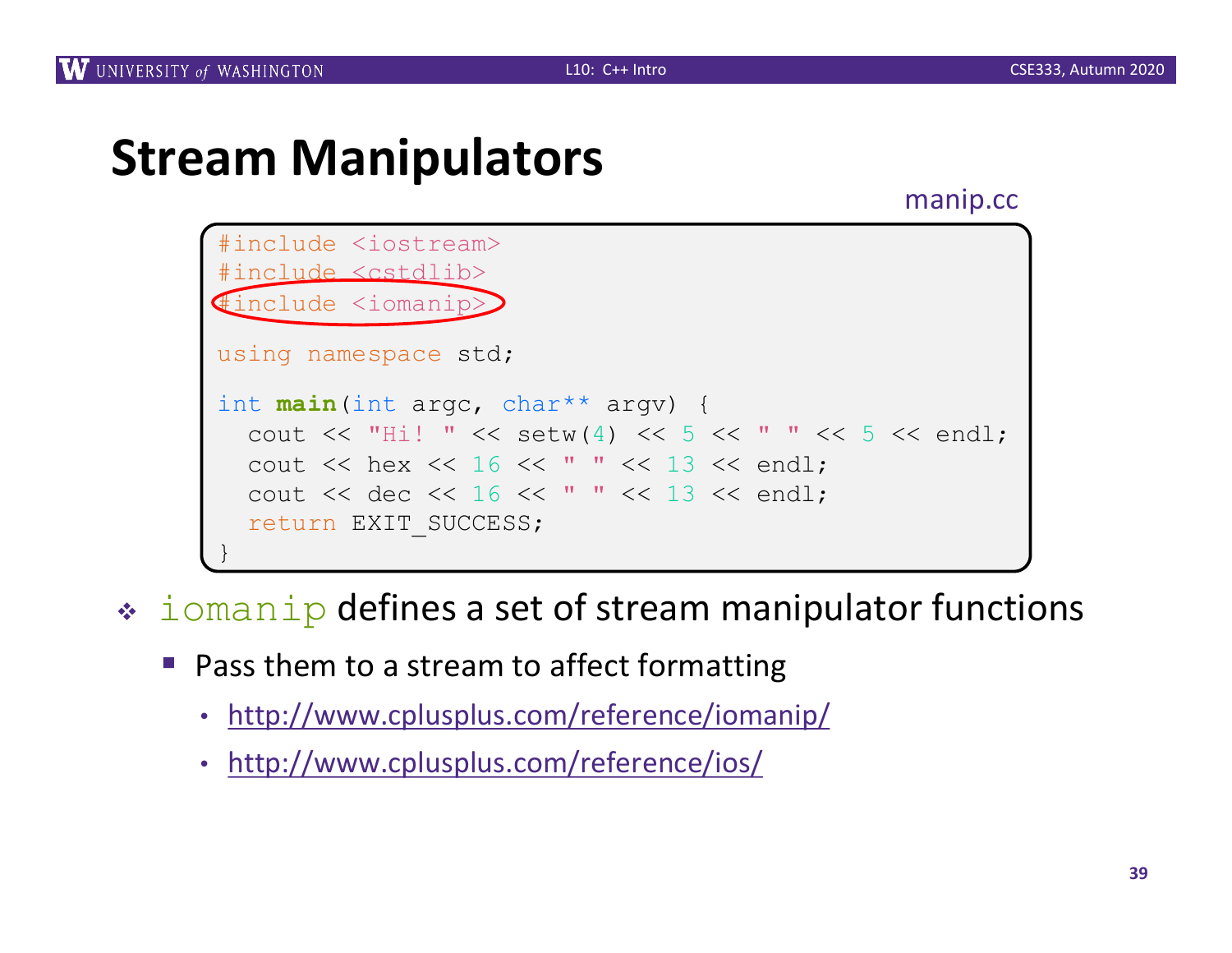#### **Stream Manipulators**

manip.cc



- \* setw(x) sets the width of the *next* field to x
	- Only affects the next thing sent to the output stream *(i.e.* it is not persistent)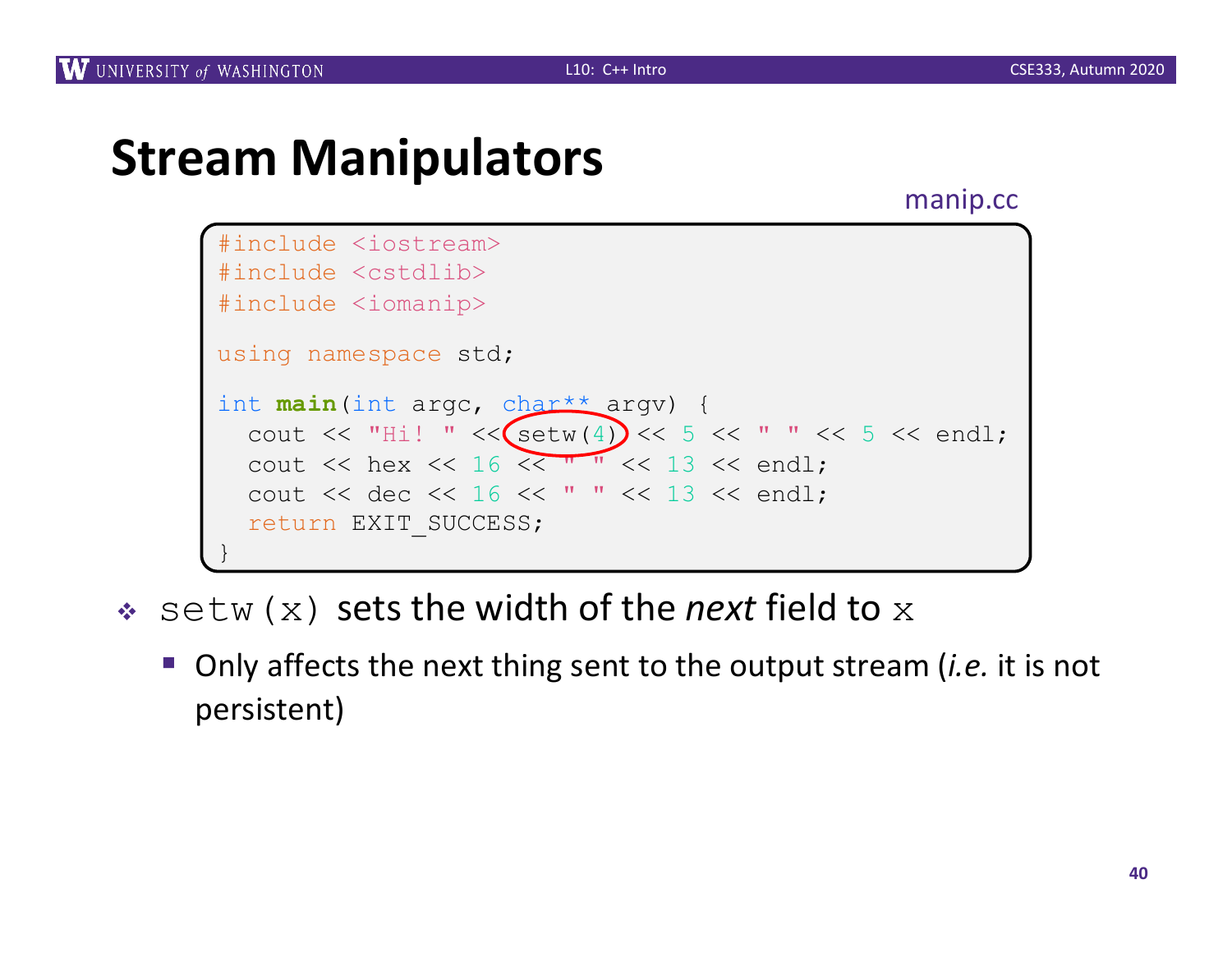#### **Stream Manipulators**

manip.cc



- <sup>v</sup> hex, dec, and oct set the numerical base for *integer* output to the stream
	- Stays in effect until you set the stream to another base (*i.e.* it is persistent)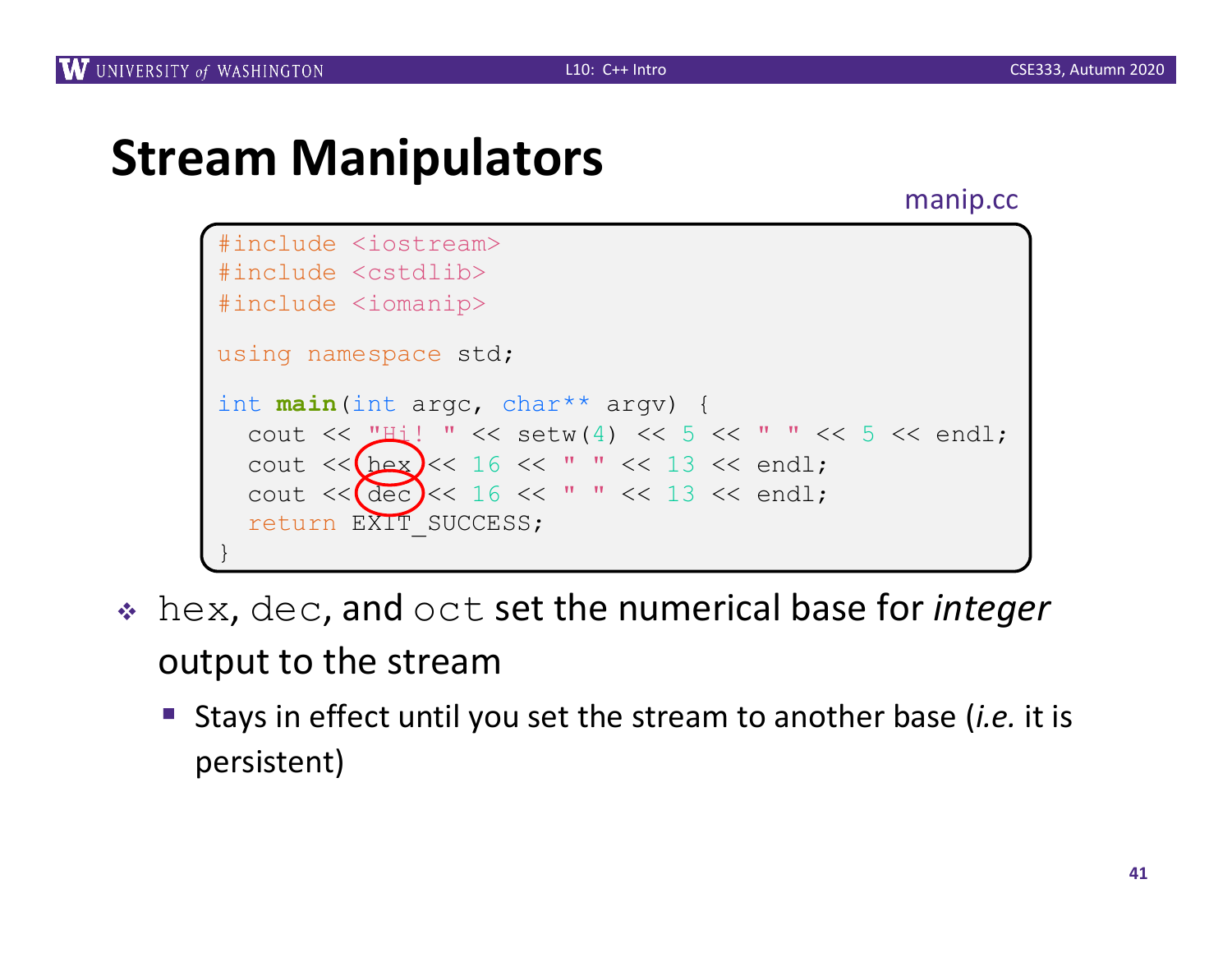```
C and C++
```

```
#include <cstdio>
#include <cstdlib>
int main(int argc, char** argv) {
 printf("Hello from C!\n");
  return EXIT_SUCCESS;
}
```
- <sup>v</sup> C is (roughly) a subset of C++
	- Sou can still use  $print f but$  bad style in ordinary C++ code
	- Can mix C and C++ idioms if needed to work with existing code, but avoid mixing if you can
		- Use C++(11)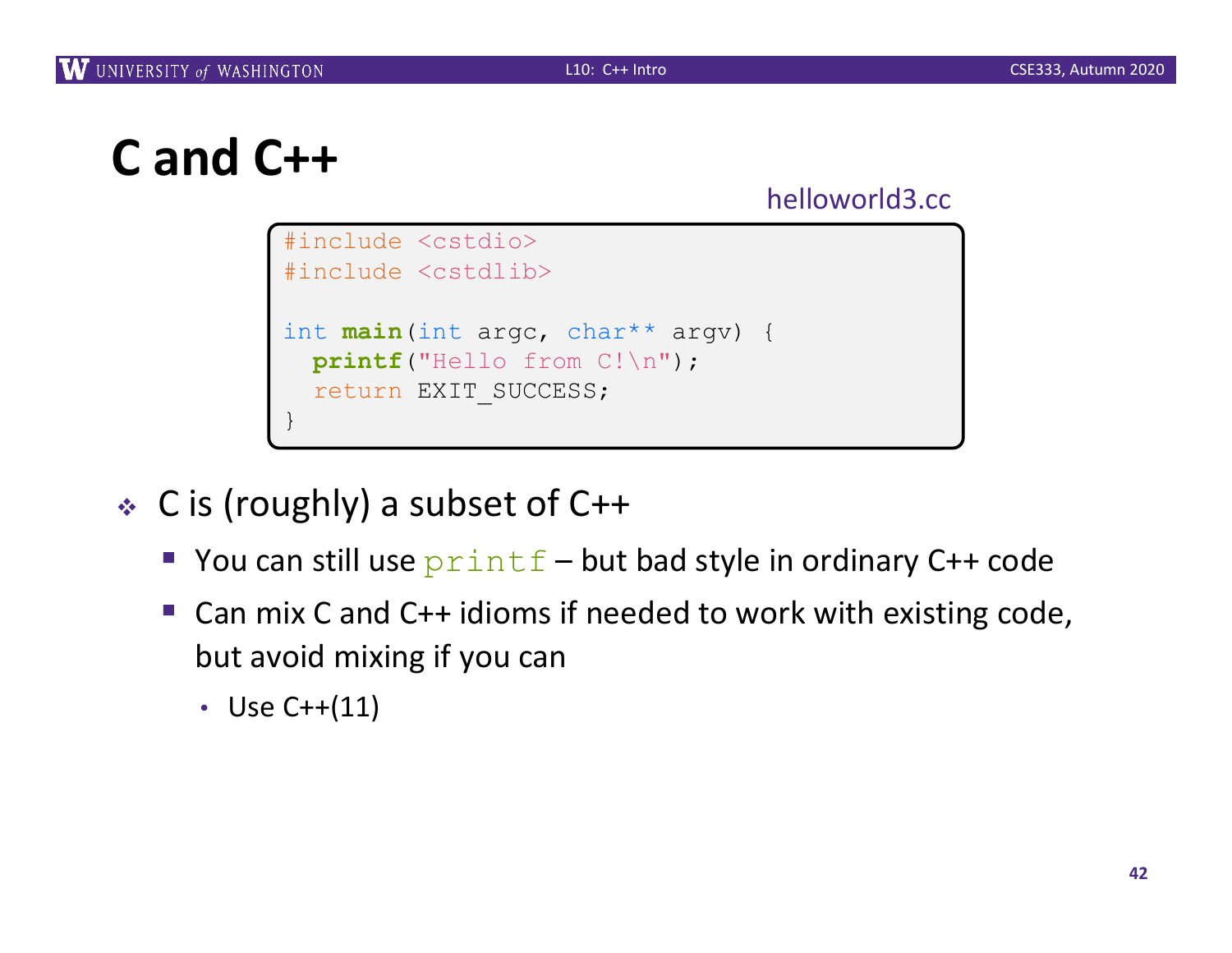# **Reading**

#### echonum.cc

```
#include <iostream>
#include <cstdlib>
using namespace std;
int main(int argc, char** argv) {
  int num;
  cout << "Type a number: ";
  cin >> num;
  cout << "You typed: " << num << endl;
  return EXIT_SUCCESS;
}
```
- \* std::cin is an object instance of class istream
	- **Supports the**  $\geq$  **operator for "extraction"** 
		- Can be used in conditionals  $-(std::cin>num)$  is true if successful
	- Has a  $q$ etline() method and methods to detect and clear errors